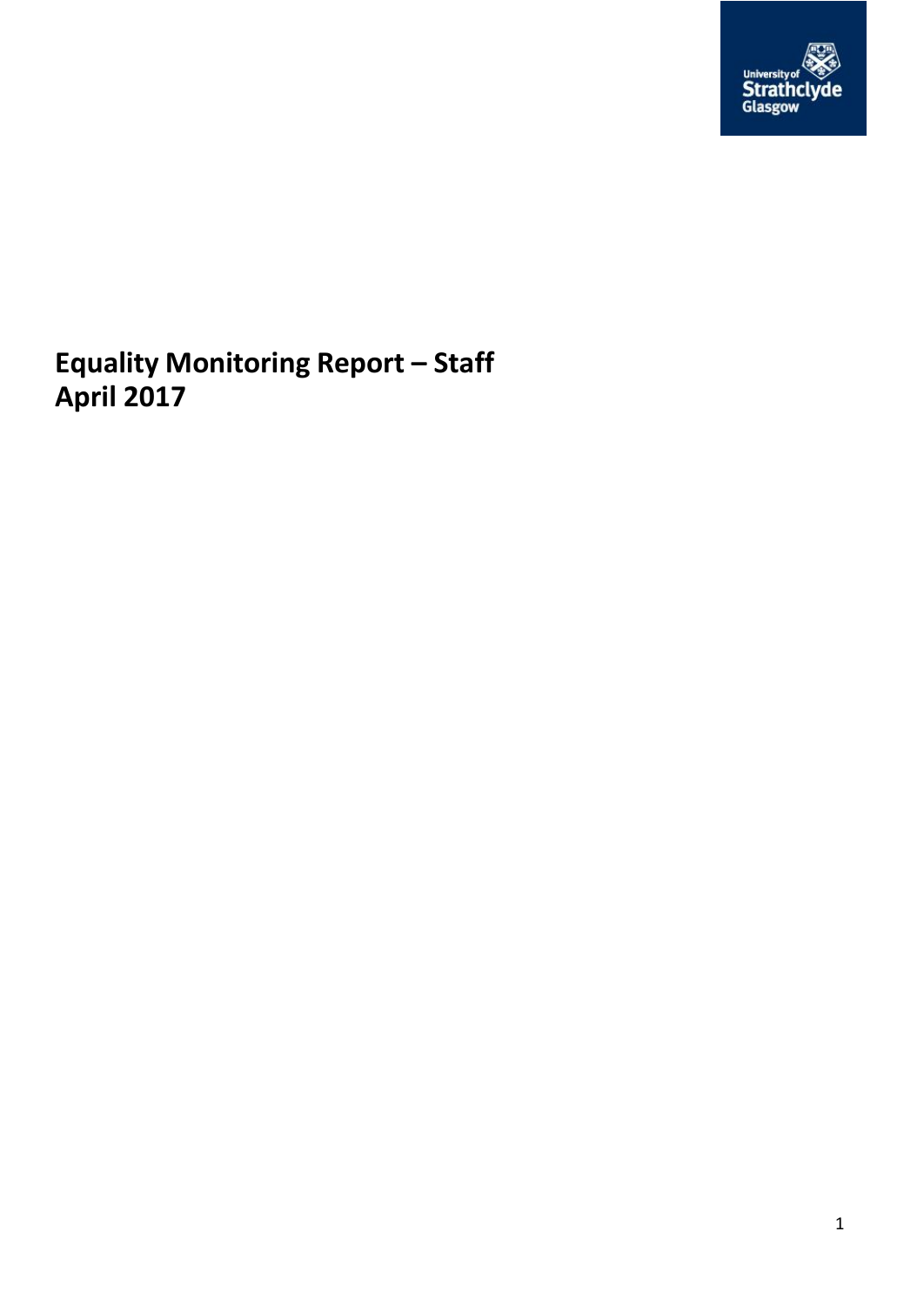## **Contents**

| 1.  |  |
|-----|--|
| 2.  |  |
| 3.  |  |
| 4.  |  |
| 5.  |  |
|     |  |
| 6.  |  |
| 7.  |  |
| 8.  |  |
| 9.  |  |
| 10. |  |
| 11. |  |
|     |  |
|     |  |
|     |  |
| 13. |  |
| 14. |  |
| 15. |  |
| 16. |  |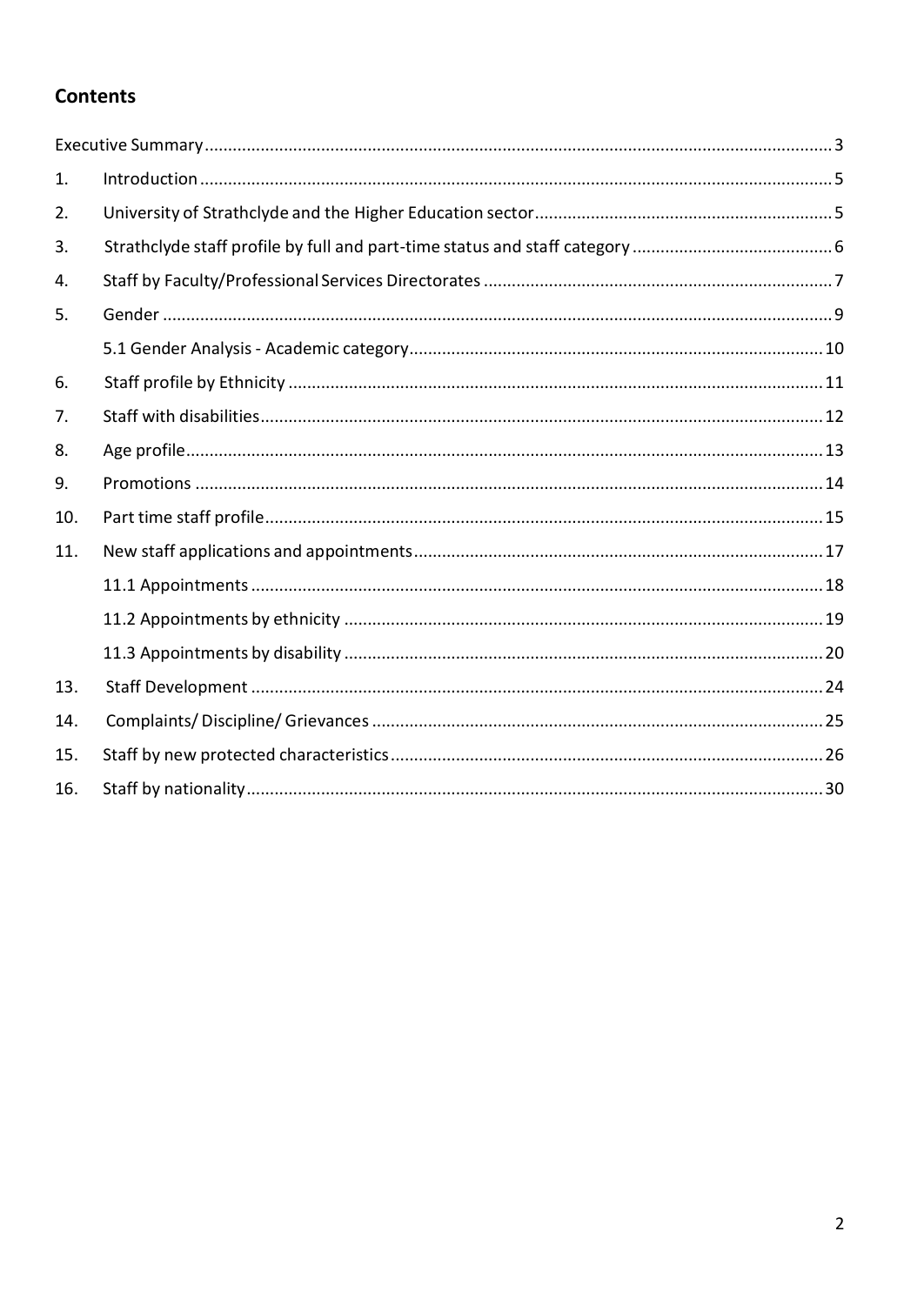## <span id="page-2-0"></span>**Executive Summary**

The University of Strathclyde annual staff equality monitoring report provides comprehensive information on the protected characteristics<sup>1</sup> of staff in recruitment, promotions, development, discipline, grievance, dignity and respect cases and turnover. In addition, some high level information is provided on other characteristics where data gathering commenced in 2013.

Information on comparison with the Higher Education sector is provided.

The report is based on data as of 31 October 2016.

The University has 3591 staff, of which 77% hold full-time posts.

There are 826 part-time staff at the University making up 23% of all staff.

64% of staff are based within the four Faculties (Business, Humanities and Social Sciences, Engineering and Science) with the remaining 36% in the Professional Services Directorates.

The profile for gender by staff category reveals that a proportionately greater percentage of female staff than male are concentrated in Administrative and Professional Services (APS) and Operational Services (Table 5). The majority of male staff are based within Research and Knowledge Exchange, Academic and Administrative & Professional Services Grade 6+ categories (with an equal split of men across the latter two).

In terms of protected characteristics at the University:

- $\blacksquare$  The gender composition of the staffing profile has remained static, with a 50/50 split.
- The declared Disability status of the staffing profile has increased from a rounded 3% to a rounded 4%. Disabled women are slighted more represented than disabled men.
- The BME (Black Minority Ethnic) component of the staffing profile initially appears 'unchanged' at a rounded 7% - but has in fact decreased (251 out of 3591, down from 251 out of 3429). There are twice as many BME male staff as there are BME female staff.
- The age profile indicates that women outnumber men in all age groups between 40 and 59, with men marginally more represented in the 20-29 and 60 plus age groups
- 19% of staff voluntarily describe themselves as Christians, 23% stated 'no religion'.
- **Declared disclosure by Lesbian, Gay and Bisexual (LGB) staff comprise three percent of all staff.**
- 0.3% (11) of employees have disclosed that they have a different gender to that which they had at birth.
- Staff from 74 nationalities are employed at the University.

 $\overline{a}$ 

216 staff were promoted during the period 1 November 2015 to 31 October 2016. Equal proportions of female and male staff were promoted, 10% of promotions were BME staff and 3% staff with disabilities.

For part time staff, a significant proportion are female (75%) compared with male staff (25%), 3% are from a Black Minority Ethnic background and 5% have disclosed disability status.

<sup>&</sup>lt;sup>1</sup> The **[Equality Act 2010](http://www.legislation.gov.uk/ukpga/2010/15/contents) [\(Equality Act 2010 Summary\)](http://www.strath.ac.uk/media/ps/sees/equality/Equality_Act_2010_updated_summary_web_May_2014-2016.pdf)** recognises the association of people and groups as belonging to diverse [protected characteristics](http://www.equalityhumanrights.com/private-and-public-sector-guidance/guidance-all/protected-characteristics) including age, disability, gender reassignment, sex, race, religion or belief, sexual orientation, marriage and civil partnership and pregnancy and maternity.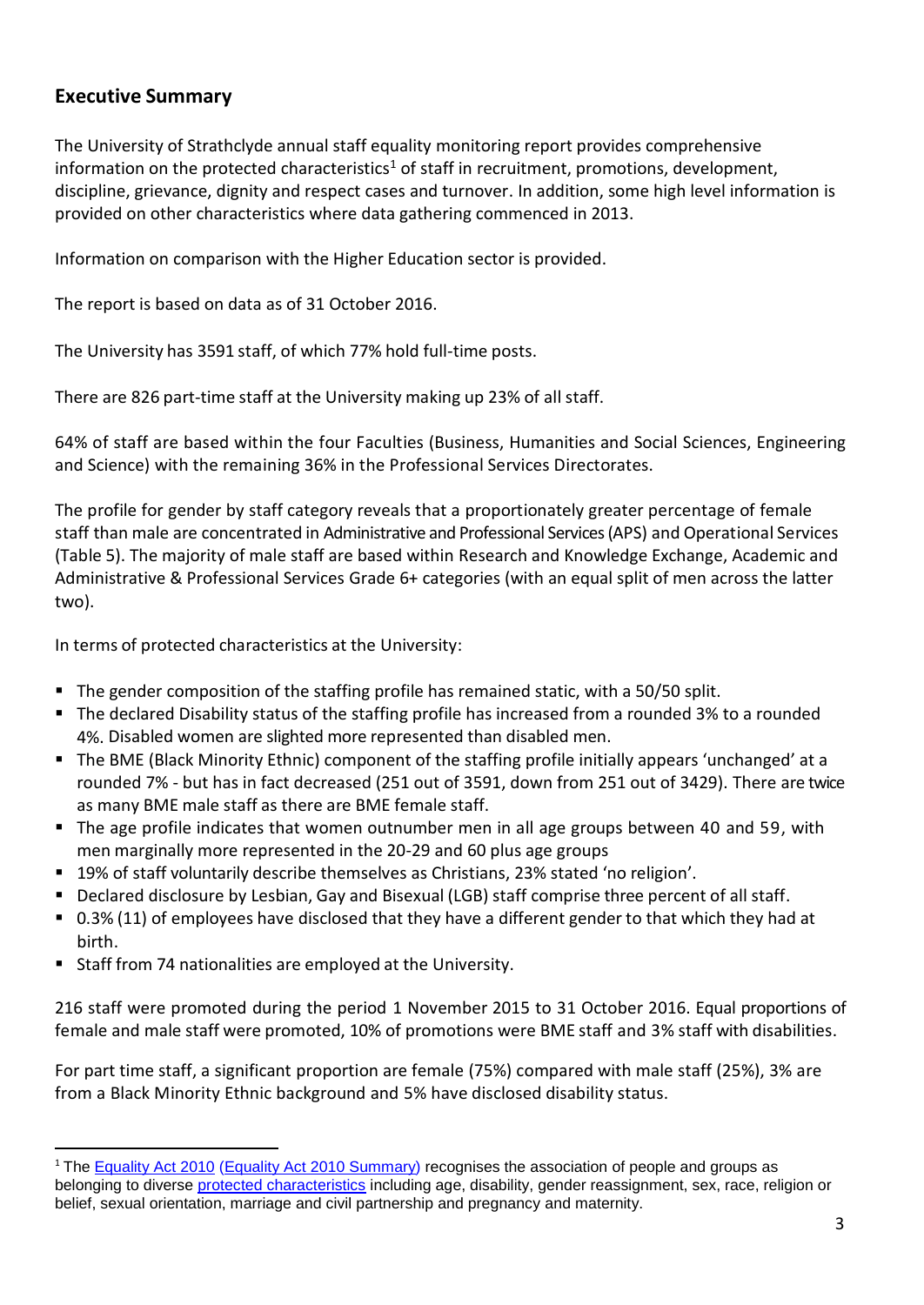Between 1 November 2015 and 31 October 2016 the University received 13063 (up 8% from 2014- 2015) applications for 700 posts. Equal numbers of applications (49% respectively) were received from women and men. 23% of the applicants were BME (a decrease of one percent from 2016) and 4% of applicants disclosed a disability (a decrease of one percent from 2016).

Between November 2015 and October 2016, 540 staff left the University (up from 520 in the previous year). 52% of leavers were male and 48% female. 13% were BME staff (one percent increase from 2016) and 3% were staff with disabilities (the same as the 2016 report).

During the year the University provided 424 centrally facilitated staff development courses. This is an increase of 13% in staff development programmes (57 courses) from the previous report. A higher proportion of female staff participated in training programmes compared with male staff. 7% of participants were BME staff and 3% were staff with declared disabilities.

The University received and addressed 26 formal staff related grievances, dignity and respect complaints and disciplinary cases. This was a decrease of 19% when compared with 2015.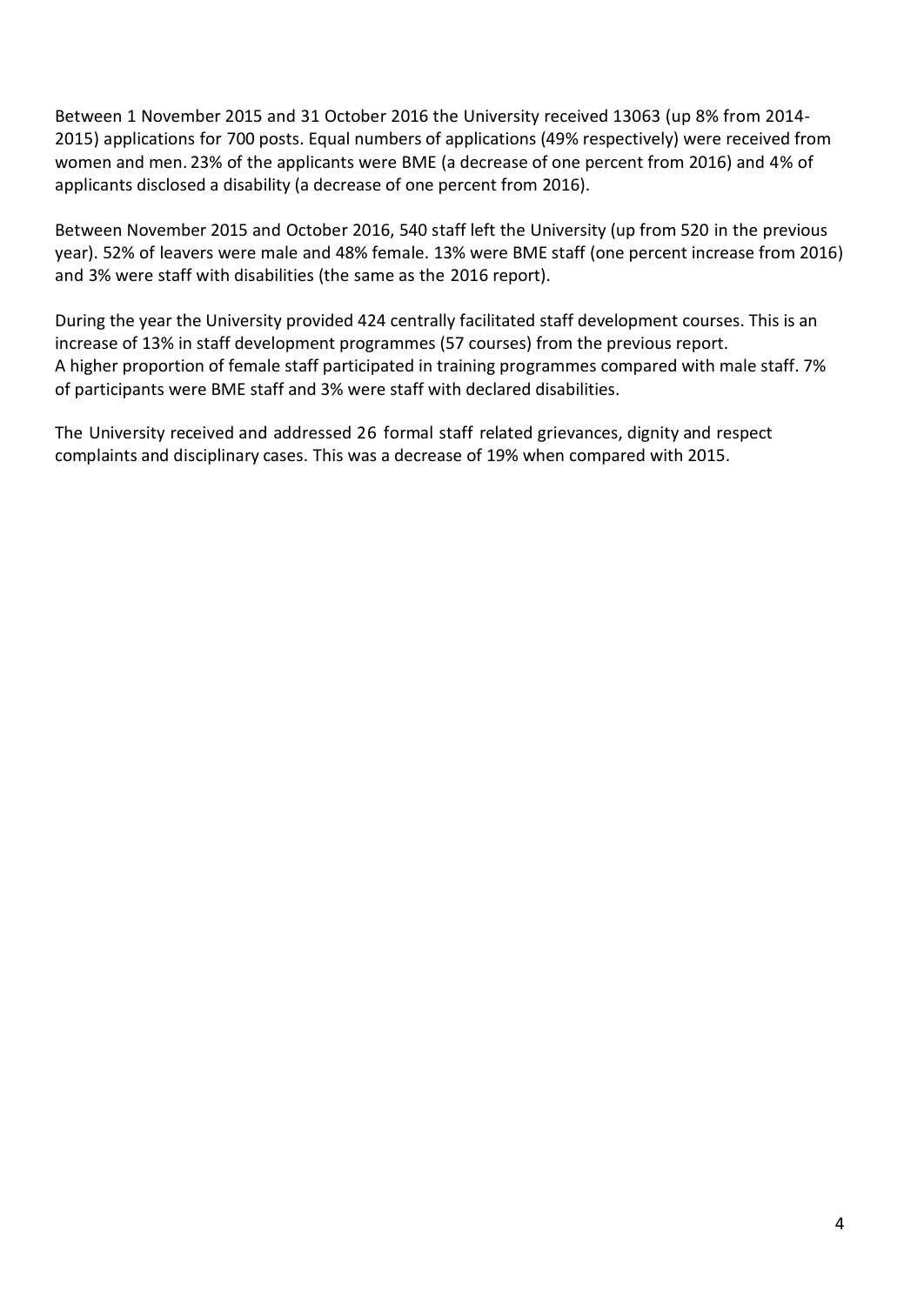## <span id="page-4-0"></span>**1. Introduction**

The University of Strathclyde aims to be an employer of choice locally and globally and aspires to reflect the diversity of people from all protected characteristic backgrounds in our staff community. We are firmly committed to equality and diversity.

The annual staff Equality Monitoring report provides information on the profile of staff and meets the requirement of the Public Sector Equality Duty (PSED) of the 2010 Equality Act.

The current staff profile is broadly consistent with the staff monitoring report from the previous year. The overall headcount of employees increased by 162 between 1 November 2015 and 31 October 2016.

The University as of October 2016 employed 3,591 staff, of which 50% are female and 50% male. This gender distribution is similar to the October 2015 data reported in the 2016 report.

7% of staff considered themselves to be Black and Minority Ethnic (BME) and 4% disclosed a disability (Table 1). For BME staff this trend is similar to the 2016 report. The trend for staff declaring a disability has increased by one percentage point from 2016.

# **Table 1: Strathclyde staff profile**

| 2016         | Strathclyde  | 2015         | <b>Strathclyde</b> |
|--------------|--------------|--------------|--------------------|
| Female       | 1,800 (50%)  | Female       | 1,728 (50%)        |
| Male         | 1,791 (50%)  | Male         | 1,701 (50%)        |
| <b>Total</b> | 3.591 (100%) | <b>Total</b> | 3,429 (100%)       |
|              |              |              |                    |
| <b>BME</b>   | 251 (7%)     | <b>BME</b>   | 251 (7%)           |
| Disability   | 129 (4%)     | Disability   | 117 (3%)           |

## <span id="page-4-1"></span>**2. University of Strathclyde and the Higher Education sector**

There is equal representation of male and female staff at the University. The percentage of male staff at Strathclyde is higher (by four percentage points) than the Scottish and UK sector averages (Table 2).

The proportion of BME staff at Strathclyde is significantly higher than the Scottish sector average (7% compared to 3%) and slightly lower than the UK HE sector average.

In terms of disability status, the University's employment profile is slightly higher than the Scottish sector and proportionate to that of the UK HE sector.

**Table 2: Strathclyde staff profile compared with Scottish and UK Universities 2016**

|                   | Strathclyde | <b>Scottish Universities</b> | <b>All UK</b>  |
|-------------------|-------------|------------------------------|----------------|
| Female            | 1800 (50%)  | 23,365 (54.5%)               | 218,030 (54%)  |
| <b>Male</b>       | 1791 (50%)  | 19,535 (45.5%)               | 185,805 (46%)  |
| <b>Total</b>      | 3591 (100%) | 42,900 (100%)                | 403,835 (100%) |
|                   |             |                              |                |
| BME <sup>*</sup>  | 251 (7%)    | 1100 (3%)                    | 25925 (8%)     |
| <b>Disability</b> | 129 (4%)    | 1430 (3%)                    | 18075 (4%)     |

\* BME data excludes non UK national staff

<http://www.ecu.ac.uk/publications/equality-in-higher-education-statistical-report-2016/>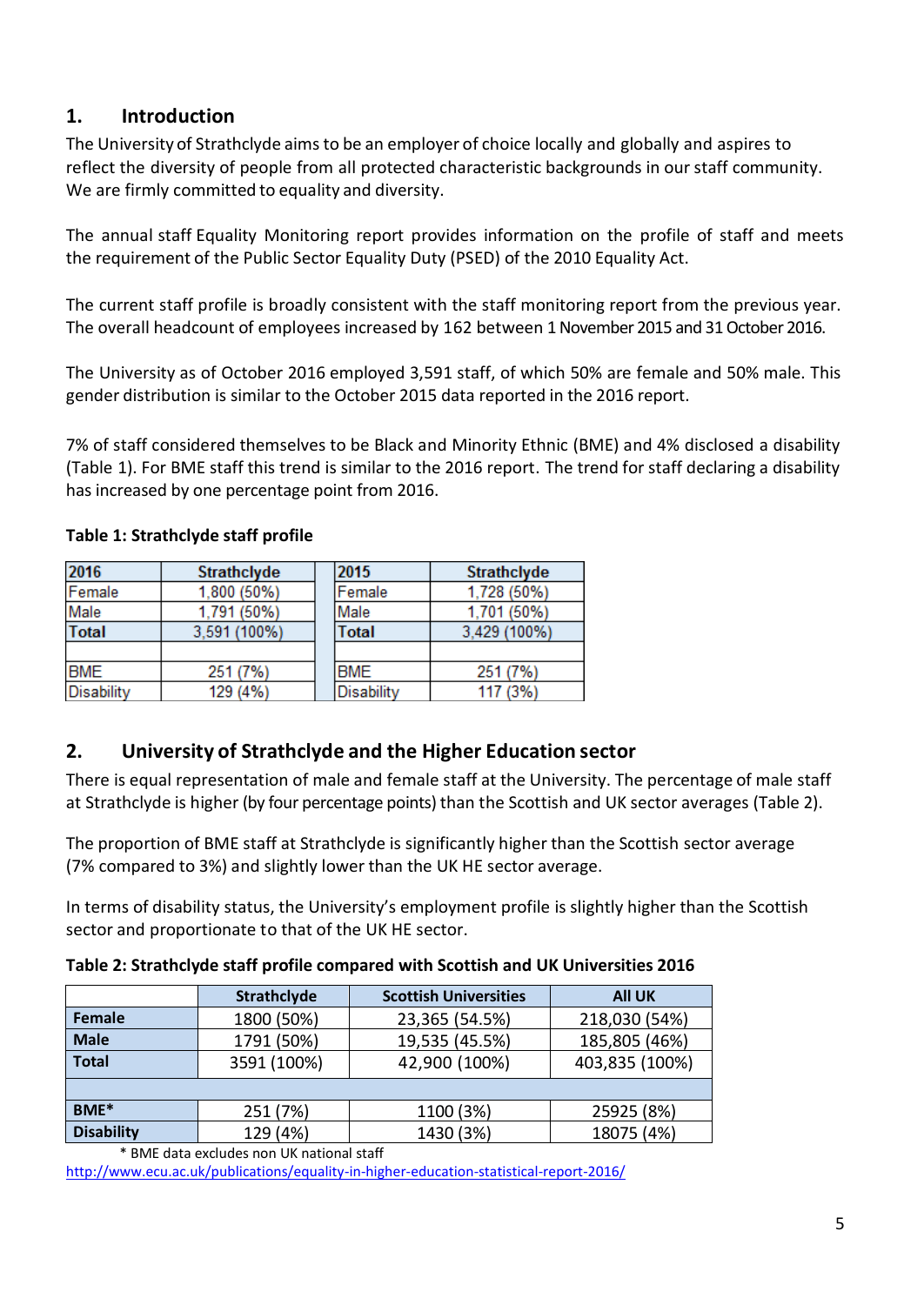## <span id="page-5-0"></span>**3. Strathclyde staff profile by full and part-time status and staff category**

The University staff profile indicates that 77% of employees hold full-time posts and 23% part-time posts (Table 3).

The highest proportion of full time staff are within the Administrative and Professional Services (APS 6+) staff category (24%) followed by the Research/Knowledge Exchange (20%) and Academic (16%) staff categories.

For part-time staff, the highest proportion are in Operational (32%), followed by APS 3-5 (21%) staff categories.

Within all of our job categories, the majority of staff hold full-time posts. The exception is within the Operational staff category, in which 55% hold part-time posts.

|                      | FT.  | %    | <b>PT</b> | %    | <b>Total</b> | %    |
|----------------------|------|------|-----------|------|--------------|------|
| Academic             | 451  | 16%  | 25        | 3%   | 476          | 13%  |
| APS 3-5              | 369  | 13%  | 174       | 21%  | 543          | 15%  |
| APS $6+$             | 654  | 24%  | 138       | 17%  | 792          | 22%  |
| Director/Professor   | 213  | 8%   | 34        | 4%   | 247          | 7%   |
| Operational          | 207  | 7%   | 261       | 32%  | 468          | 13%  |
| Research & KE        | 549  | 20%  | 94        | 11%  | 643          | 18%  |
| Teaching             | 134  | 5%   | 89        | 11%  | 223          | 6%   |
| Technical            | 188  | 7%   | 11        | 1%   | 199          | 6%   |
| <b>Total numbers</b> | 2765 | 100% | 826       | 100% | 3591         | 100% |
|                      | 77%  |      | 23%       |      | 100%         |      |

## **Table 3: Staff profile by full and part-time status**

Diagram 1 represents the distribution of staff by staff category and full/ part time status. The highest numbers of staff (37%) are found in the Administrative and Professional Services (APS) staff category followed by Research/Knowledge Exchange (18%), Academic (13%) and Operational Services (13%). There are smaller numbers employed within the staff categories of Directors/ Professors (7%), Teaching (6%) and Technical Services (6%).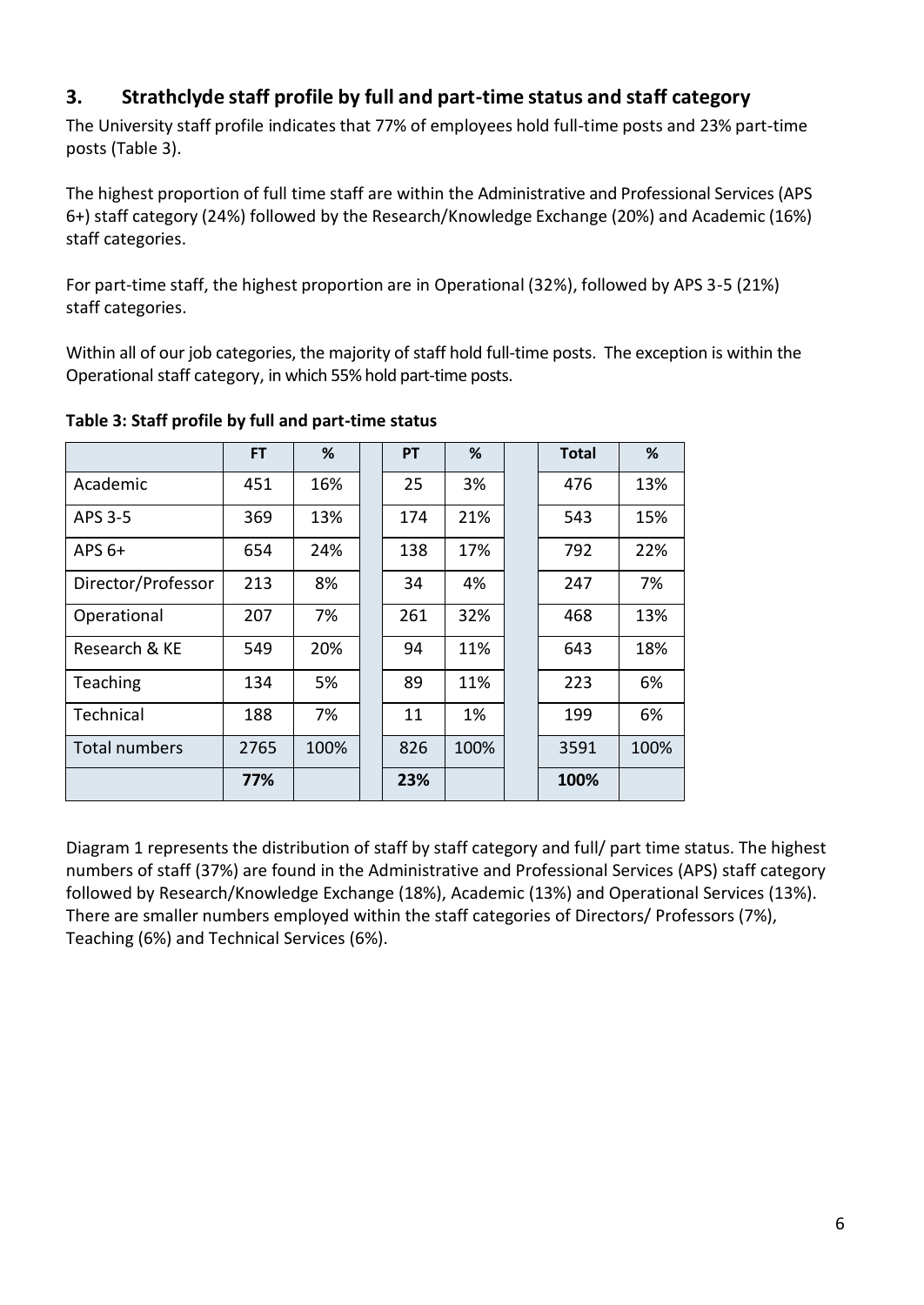#### **Diagram 1: Staff Profile by job category**



## <span id="page-6-0"></span>**4. Staff by Faculty/Professional Services Directorates**

Staff analysis by organisational area (Diagram 2) shows that the highest proportion of staff are based within Professional Services Directorates which report to the Chief Financial Officer and to the Chief Operating Officer (PS–36%), followed by the Faculties of Engineering (23%), Science (18%) and Humanities and Social Sciences (16%). The Strathclyde Business School has the smallest proportion of staff (7%).

Between 2015 and 2016, the proportion of staff in HaSS increased by 1 percentage point. Conversely the proportion of staff in Professional Services Directorates fell by 1 percentage point.

During the same period the proportion of staff in Engineering, Science and the Business School has remained constant.



#### **Diagram 2: Staff profile by Faculty/ Professional Services Directorates**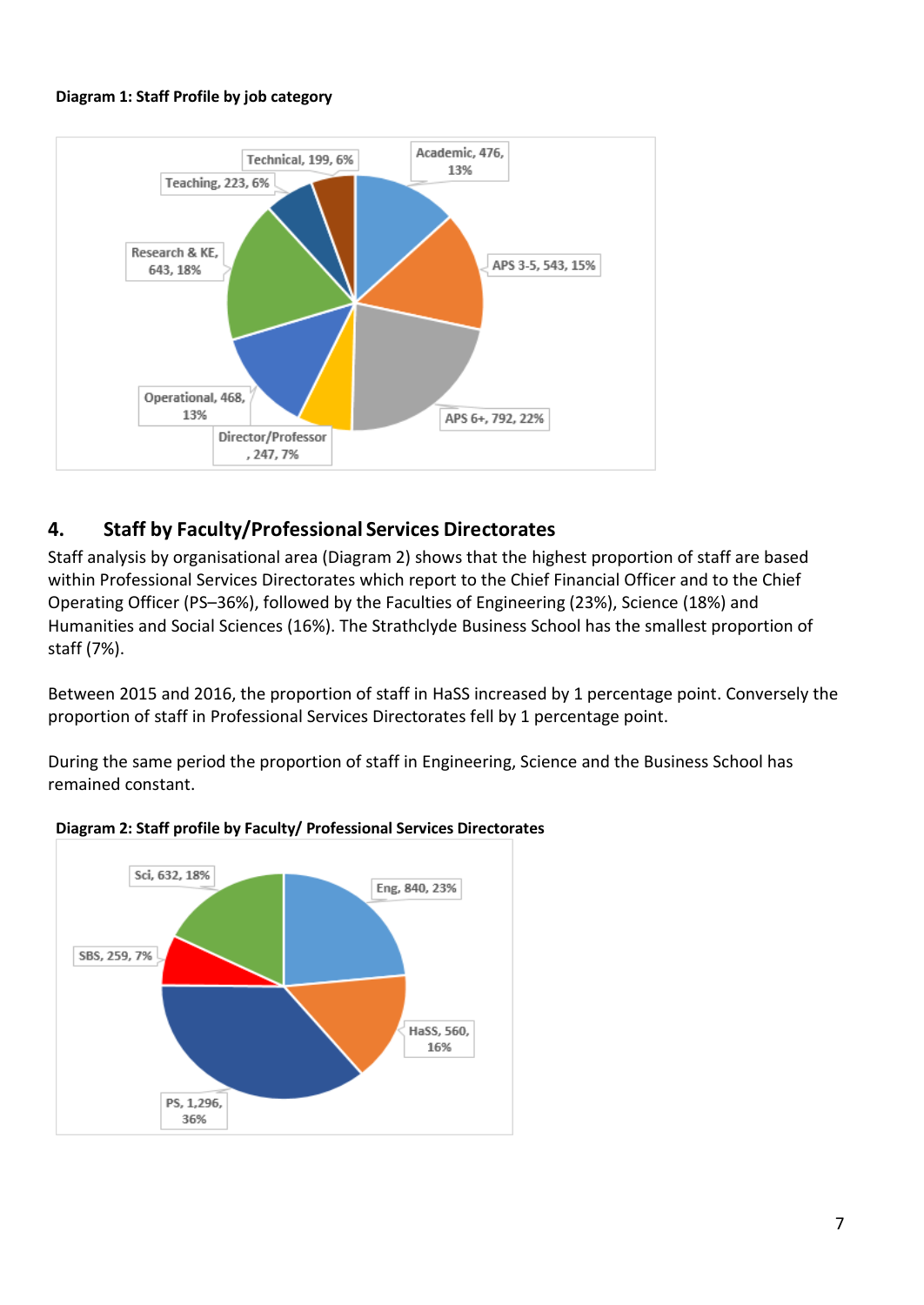Within the staff populations in the Faculties and Professional Services Directorates (Table 4):

- Strathclyde Business School has the highest proportion of academic staff and Directors/Professors as a percentage of their overall staff numbers when compared with the other faculties;
- The highest percentage of APS Grade 3-6 staff are based in Professional Services Directorates;
- All Operational Services staff are based in the Professional Services Directorates;
- The majority of Research and Knowledge Exchange staff are located in the Faculty of Engineering;
- The highest percentage of Teaching focused staff are based in HaSS.

#### **Table 4: Staff numbers by job category and Faculty/ Professional Services Directorates (\* denotes value <5)**

|                    | <b>Eng</b>  | <b>HaSS</b>    | <b>PS</b>      | <b>SBS</b>  | <b>Sci</b>     | <b>Total</b> |
|--------------------|-------------|----------------|----------------|-------------|----------------|--------------|
| Academic           | 145         | 125            | $\overline{0}$ | 66          | 140            | 476          |
| APS 3-5            | 63          | 103            | 285            | 43          | 49             | 543          |
| APS $6+$           | 95          | 72             | 503            | 58          | 64             | 792          |
| Director/Professor | 69          | 57             | 14             | 37          | 70             | 247          |
| Operational        | $\mathbf 0$ | $\overline{0}$ | 465            | $\ast$      | $\overline{0}$ | 465          |
| Research & KE      | 335         | 86             | $\ast$         | 30          | 191            | 642          |
| Teaching           | 45          | 111            | 8              | 25          | 34             | 223          |
| Technical          | 88          | 6              | 21             | $\mathbf 0$ | 84             | 199          |
|                    |             |                |                |             |                |              |
|                    | <b>Eng</b>  | <b>HaSS</b>    | <b>PS</b>      | <b>SBS</b>  | Sci            | <b>Total</b> |
| Academic           | 17%         | 22%            | 0%             | 25%         | 22%            | 13%          |
| APS 3-5            | 8%          | 18%            | 22%            | 17%         | 8%             | 15%          |
| APS $6+$           | 11%         | 13%            | 39%            | 22%         | 10%            | 22%          |
| Director/Professor | 8%          | 10%            | 1%             | 14%         | 11%            | 7%           |
| Operational        | 0%          | 0%             | 36%            | $\ast$      | 0%             | 13%          |
| Research & KE      | 40%         | 15%            | $\ast$         | 12%         | 30%            | 18%          |
| <b>Teaching</b>    | 5%          | 20%            | 1%             | 10%         | 5%             | 6%           |
| Technical          | 10%         | 1%             | 2%             | 0%          | 13%            | 6%           |
| Total numbers      | 100%        | 100%           | 100%           | 100%        | 100%           | 100%         |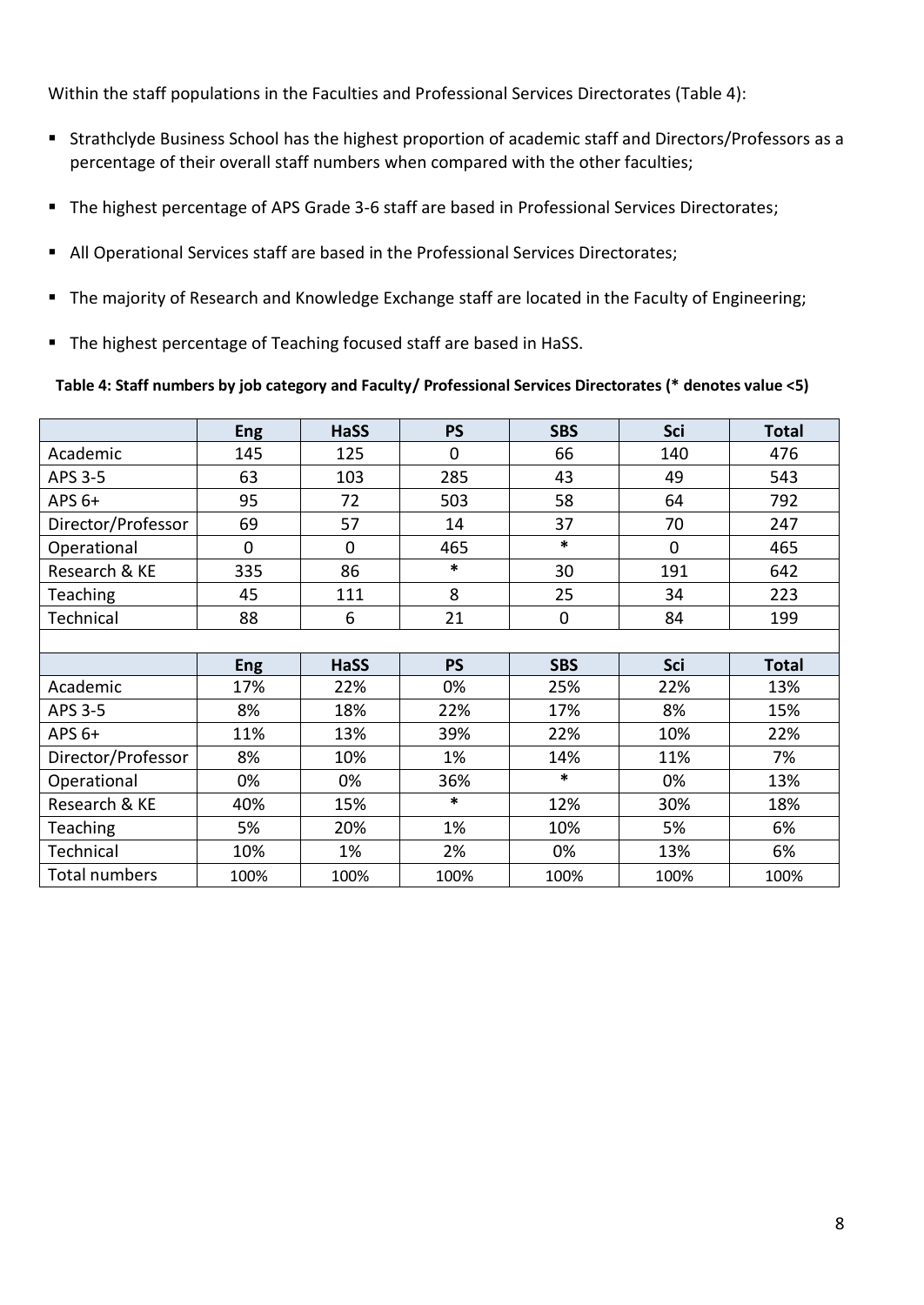## <span id="page-8-0"></span>**5. Gender**

The following section provides information by gender.

Overall the representation of men and women is equal and similar to the 2016 report.

However, this gender pattern varies within the Faculties and Professional Services Directorates. Diagram 3 indicates that the highest concentration of women is within Humanities and Social Sciences (66%) and the lowest percentage is in the Faculty of Engineering (30%).

This pattern of distribution largely mirrors the trends reported in the 2016 report, although there has been a decrease of two percentage points in the HaSS female population and of one percentage point in Engineering.



**Diagram 3: Gender profile by Faculties and Professional Services Directorates**

The profile for gender by staff category reveals that a proportionately greater percentage of female staff than male are concentrated in the APS and Operational Services categories (Table 5). The majority of male staff are based within the Research and Knowledge Exchange, Academic and APS 6+ categories (with an equal split of men across the latter two).

## **Table 5: Gender by job category**

|                    | <b>Female</b> | F%   | <b>Male</b> | $M\%$ | <b>Total</b> | T%   |
|--------------------|---------------|------|-------------|-------|--------------|------|
| Academic           | 169           | 9%   | 307         | 17%   | 476          | 13%  |
| APS 3-5            | 458           | 25%  | 85          | 5%    | 543          | 15%  |
| APS $6+$           | 495           | 28%  | 297         | 17%   | 792          | 22%  |
| Director/Professor | 46            | 3%   | 201         | 11%   | 247          | 7%   |
| Operational        | 266           | 15%  | 202         | 11%   | 468          | 13%  |
| Research & KE      | 208           | 12%  | 435         | 24%   | 643          | 18%  |
| Teaching           | 110           | 6%   | 113         | 6%    | 223          | 6%   |
| Technical          | 48            | 3%   | 151         | 8%    | 199          | 6%   |
| Total              | 1800          | 100% | 1791        | 100%  | 3591         | 100% |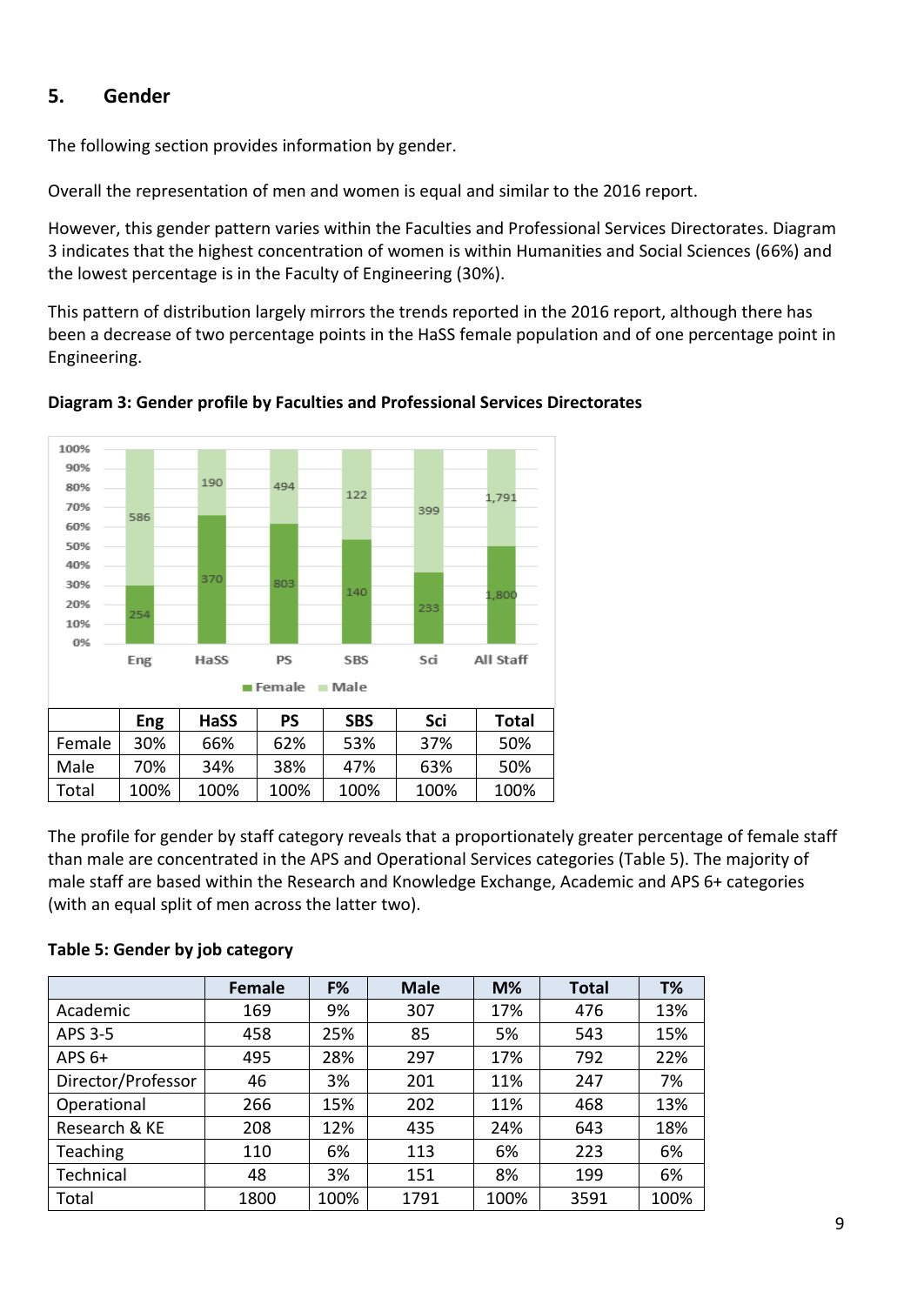## <span id="page-9-0"></span>**5.1 Gender Analysis- Academic category**



**Diagram 4: Gender profile for Academic staff**

There is a higher concentration of male staff (70%) compared with female staff (30%) in the academic category (Diagram 4/ Table 6). This trend is similar to the proportion of academic staff as reported in 2016.

Staff holding posts at professorial level form the largest group of Academic Staff (31%), followed by staff at Lecturer B and Senior Lecturer levels (25% respectively), Readers (10%) and Lecturer A's (8%).

The upward trend of female professorial staff has continued; the female reader population has also increased on the previous year.

|                    | <b>Female</b> |      | <b>Male</b> |      | <b>Total</b> |      |  |
|--------------------|---------------|------|-------------|------|--------------|------|--|
| Professor          | 42            | 20%  | 174         | 36%  | 216          | 31%  |  |
| Reader             | 18            | 9%   | 54          | 11%  | 72           | 10%  |  |
| Senior Lecturer    | 55            | 26%  | 119         | 25%  | 174          | 25%  |  |
| Lecturer B         | 69            | 33%  | 103         | 21%  | 172          | 25%  |  |
| Lecturer A         | 27            | 13%  | 31          | 6%   | 58           | 8%   |  |
| <b>Grand Total</b> | 211 (30%)     | 100% | 481 (70%)   | 100% | 692          | 100% |  |

### **Table 6: Gender by Academic staff**

Table 7 below provides an overview of year on year progression of female academic staff between 2002 and 2016.

There is a notable increase in the percentage of females holding Professorial posts in recent years from 11% in 2010 to 19% in 2016.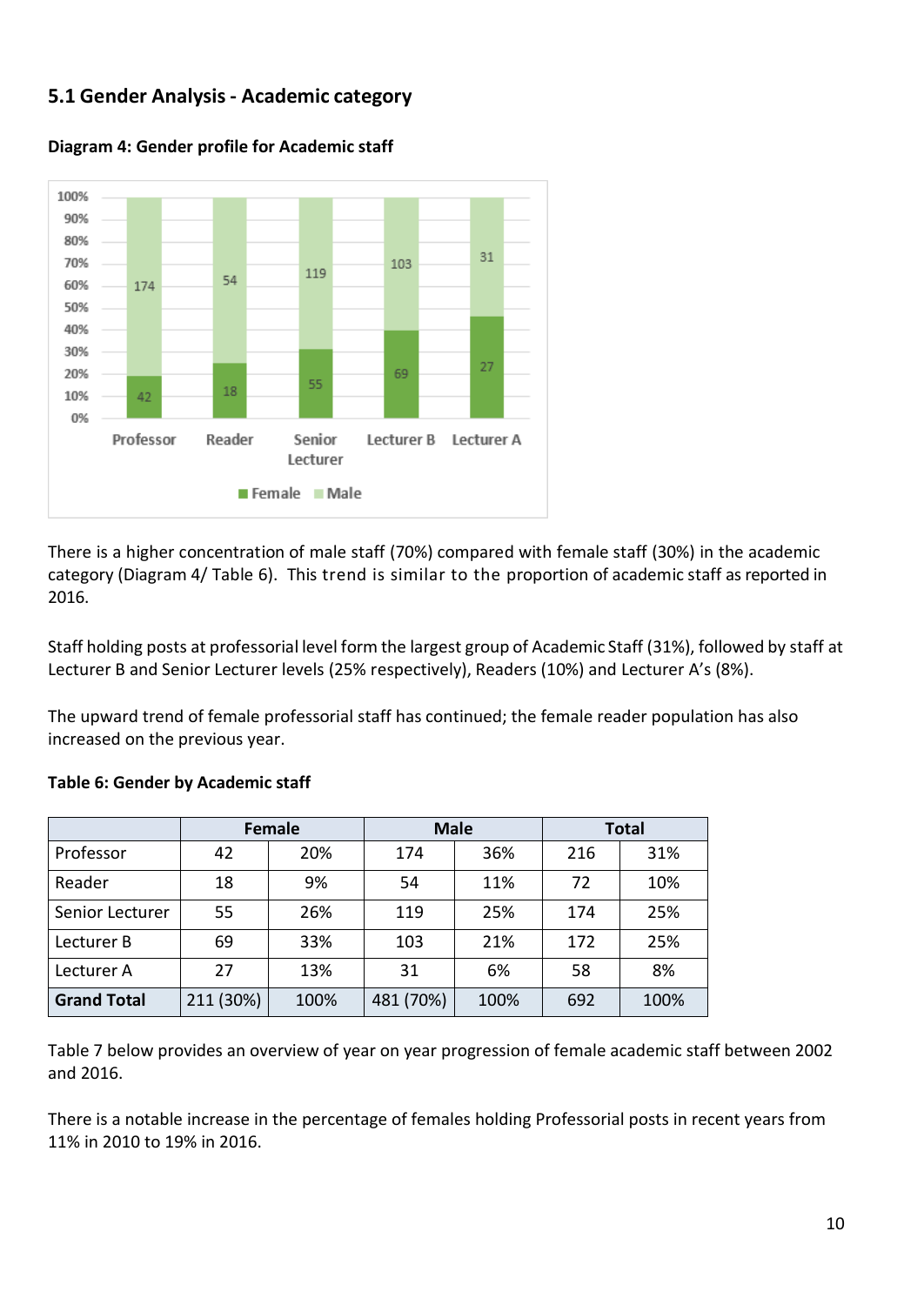There have been progressive increases in the female percentage at Senior Lecturer level since 2010; from 24% to 32%. There has been a drop in the number of female staff at Reader and Lecturer A levels in recent years, partially resulting from the internal promotion of females to the higher grades (Diagram 5).

Trends observed since 2002 for Lecturer A are the most fluctuating – however, the actual numbers of staff in this category are small.

|                       |       |     |         |       |         |     |                 |  |         | 2002   2003   2004   2005   2006   2007   2008   2009   2010   2011   2012   2013   2014   2015   2016 |     |       |         |
|-----------------------|-------|-----|---------|-------|---------|-----|-----------------|--|---------|--------------------------------------------------------------------------------------------------------|-----|-------|---------|
| Professor             | 10%   | 13% | 14%     | 14% l | 15%     | 12% | 12% 12% 11%     |  | 16% 17% | 16%                                                                                                    | 17% | 18%   | 19%     |
| Reader                | 18%   | 19% | 19%     |       | 15% 20% |     |                 |  |         | 25% 30% 32% 34% 27% 28% 27% 26%                                                                        |     | 23%   | 25%     |
| Senior Lecturer       | 25%   |     | 25% 28% |       | 25% 29% |     |                 |  |         | 28%   27%   26%   24%   23%   27%   29%   31%                                                          |     | 33% l | 32%     |
| Lecturer B            | 37% l | 39% | 38%     | 45%   | 44%     |     | 45% 46% 45% 44% |  |         | 43% 38% 39%                                                                                            | 38% | 40%   | 40%     |
| Lecturer <sub>A</sub> | 46%   | 45% | 46% 38% |       |         |     |                 |  |         | 65%   47%   60%   48%   45%   37%   50%   41%   50%                                                    |     |       | 50% 47% |

**Table 7: Percentage of female staff by Academic grade**

**Diagram 5: Percentage of Academic female staff**



## <span id="page-10-0"></span>**6. Staff profile by Ethnicity**

The University invites all staff on an annual basis to update their information, including personal characteristics.

The profile for ethnicity confirms that 89% of staff have disclosed information on their ethnic heritage.

Of those staff who have disclosed their ethnicity, 81% are white and 7% are Black and Minority Ethnic (BME).

There are almost twice as many BME male staff as there are BME female staff (Table 8). However, the percentage of BME male staff has decreased by 1% compared to 2016 (White staff has also decreased by 2% and Not Known has increased by 2%)

As a rounded figure, the percentage of BME staff is unchanged at 7%. As an unrounded figure, the percentage has decreased slightly (251 BME staff out of a total population of 3591 compared with 251 from a total population of 3429 in October 2015).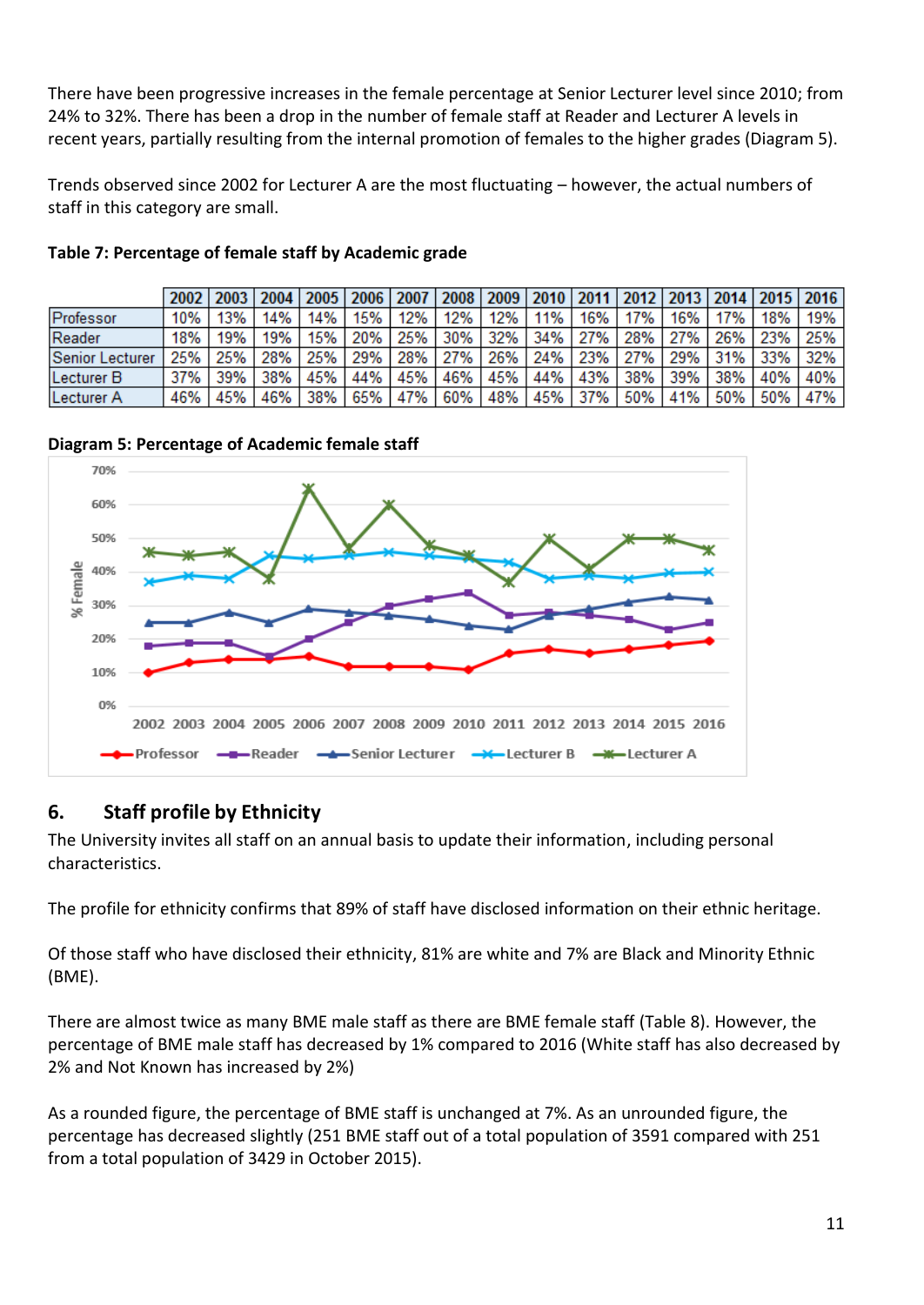### **Table 8: BME staff by gender**

|                    |            | 2016                              |    |     |  |  |  |  |  |  |  |  |
|--------------------|------------|-----------------------------------|----|-----|--|--|--|--|--|--|--|--|
|                    | <b>BME</b> | White<br><b>Prefer not to say</b> |    |     |  |  |  |  |  |  |  |  |
| Female             | 4%         | 8%                                | 1% | 86% |  |  |  |  |  |  |  |  |
| Male               | 10%        | 12%                               | 2% | 76% |  |  |  |  |  |  |  |  |
| <b>Total %</b>     | 7%         | 10%                               | 1% | 81% |  |  |  |  |  |  |  |  |
| <b>Total Count</b> | 51         | 2,924                             |    |     |  |  |  |  |  |  |  |  |

### **Table 8.1: Proportion of BME staff per job category**

|                    | <b>BME</b> | Not known | Prefer not to say | White |
|--------------------|------------|-----------|-------------------|-------|
| Academic           | 14%        | 8%        | 1%                | 76%   |
| <b>APS 3-5</b>     | 2%         | 7%        | 1%                | 90%   |
| APS 6+             | 3%         | 4%        | 2%                | 91%   |
| Director/Professor | 6%         | 15%       | 2%                | 77%   |
| Operational        | 1%         | 13%       | 0%                | 85%   |
| Research & KE      | 18%        | 20%       | 3%                | 60%   |
| Teaching           | 5%         | 5%        | 0%                | 89%   |
| <b>Technical</b>   | 2%         | 8%        | 2%                | 89%   |
| <b>Total %</b>     | 7%         | 10%       | 1%                | 81%   |
| <b>Total Count</b> | 251        | 365       | 51                | 2,924 |

Analysis by staff categories (Table 8.1) indicates that BME staff are primarily concentrated in the Research/Knowledge Exchange (18%) and Academic (14%) staff categories.

|                    | <b>BME</b> | <b>Not known</b> | Prefer not to say | White      |
|--------------------|------------|------------------|-------------------|------------|
| Eng<br>HaSS        | 127 (15%)  | 109 (13%)        | 12 (1%)           | 592 (70%)  |
|                    | 20 (4%)    | 54 (10%)         | 9(2%)             | 477 (85%)  |
| <b>PS</b>          | 26 (2%)    | 95 (7%)          | 13 (1%)           | 1163 (90%) |
| <b>SBS</b>         | 19 (7%)    | 15(6%)           | $3(1\%)$          | 225 (86%)  |
| Sci                | 59 (9%)    | 92 (15%)         | 14 (2%)           | 467 (74%)  |
| <b>Total %</b>     | 7%         | 10%              | 1%                | 81%        |
| <b>Total Count</b> | 251        | 365              | 51                | 2,924      |

#### **Table 8.2: Ethnicity breakdown by Faculty/ Professional Services Directorates**

Table 8.2 provides information on the distribution of BME staff by Faculties and Professional Services Directorates. The highest proportion of BME staff are based in the Faculty of Engineering (15%) and the lowest within Professional Services Directorates (2%).

## <span id="page-11-0"></span>**7. Staff with disabilities**

129 staff have disclosed a disability, this representing 4% of our staff population (Table 9). This is a one percent increase in the disclosure rate from 2016.

A significant number of staff (19%) have not provided information on their disability status, with 1% choosing the 'prefer not to say' option. The University invites all staff on an annual basis to update their information including personal characteristics. We remain committed to reducing the percentage of staff within the 'not known' category. In the year ahead, we will work with the newly appointed departmental Equality and Diversity contacts to encourage higher levels of disclosure.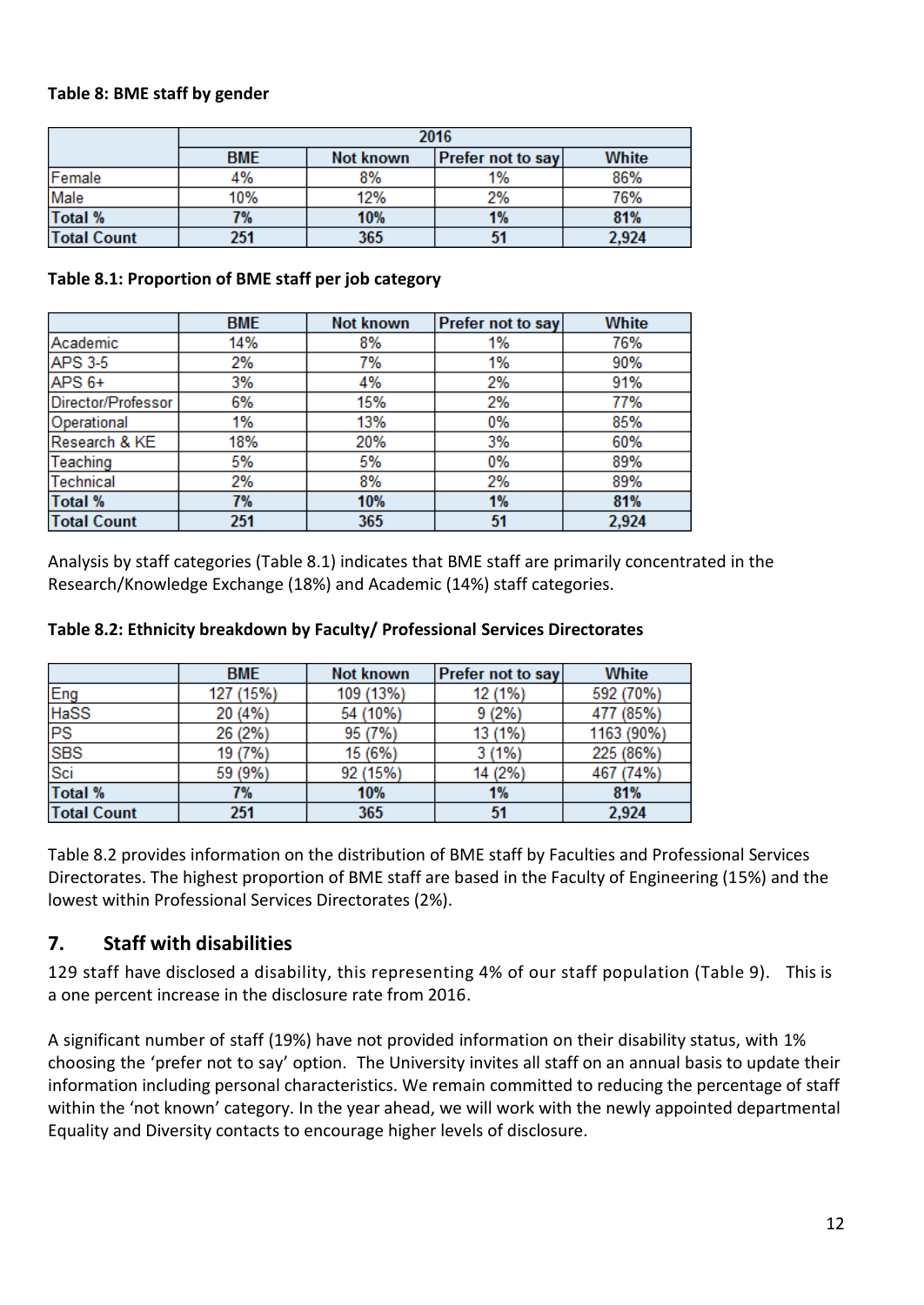### **Table 9: Staff with disabilities by Gender**

|                    | 2016 |           |                   |           |  |  |  |  |  |  |
|--------------------|------|-----------|-------------------|-----------|--|--|--|--|--|--|
| Disability?        | Yes  | Not known | Prefer not to say | <b>No</b> |  |  |  |  |  |  |
| Female             | 4%   | 16%       | 1%                | 79%       |  |  |  |  |  |  |
| Male               | 3%   | 22%       | 1%                | 74%       |  |  |  |  |  |  |
| <b>Total %</b>     | 4%   | 19%       | 1%                | 76%       |  |  |  |  |  |  |
| <b>Total Count</b> | 129  | 692       | 24                | 2,746     |  |  |  |  |  |  |

In terms of staff categories, the highest proportion of disabled staff are based within the Technical Services (7%), Teaching and Operational services (both 5%) staff categories (Table 9.1).

### **Table 9.1: Staff with disabilities by job category**

| <b>Disability?</b> | Yes | Not known | Prefer not to say | <b>No</b> |
|--------------------|-----|-----------|-------------------|-----------|
| Academic           | 3%  | 18%       | 1%                | 77%       |
| <b>APS 3-5</b>     | 3%  | 13%       | 1%                | 83%       |
| $APS6+$            | 3%  | 11%       | 1%                | 84%       |
| Director/Professor | 2%  | 27%       | 0%                | 71%       |
| Operational        | 5%  | 21%       | 0%                | 74%       |
| Research & KE      | 2%  | 31%       | 1%                | 66%       |
| Teaching           | 5%  | 22%       | 0%                | 73%       |
| <b>Technical</b>   | 7%  | 18%       | 0%                | 75%       |
| <b>Total %</b>     | 4%  | 19%       | 1%                | 76%       |
| <b>Total Count</b> | 129 | 692       | 24                | 2,746     |

The distribution of staff with disabilities within the Faculties and Professional Services Directorates indicates that HaSS and Professional Services continue to have marginally the highest representation (Table 9.2).

| Disability?        | Yes     | Not known | Prefer not to say | <b>No</b>  |
|--------------------|---------|-----------|-------------------|------------|
| Eng                | 25 (3%) | 181 (22%) | $4(0\%)$          | 630 (75%)  |
| HaSS               | 29 (5%) | 116 (21%) | $3(1\%)$          | 412 (74%)  |
| <b>PS</b>          | 48 (4%) | 187 (14%) | 12 (1%)           | 1050 (81%) |
| <b>SBS</b>         | 6(2%)   | 50 (19%)  | $1(0\%)$          | 205 (78%)  |
| Sci                | 21 (3%) | 158 (25%) | 4 (1%)            | 449 (71%)  |
| <b>Total %</b>     | 4%      | 19%       | 1%                | 76%        |
| <b>Total Count</b> | 129     | 692       | 24                | 2,746      |

#### **Table 9.2: Staff with disabilities by Faculty/ Professional Services Directorates**

## <span id="page-12-0"></span>**8. Age profile**

The highest proportion of Strathclyde staff are between 40 and 49 years of age. Compared with the 2015 data, there has been an increase in the number of staff who are 60 and above (from 312 staff to 348 staff).

The age profile of staff by gender is provided in Table 10 and Diagram 6.

In terms of gender trends:

- Women and men are equally represented in the age groups <20 and 30-39
- Men are marginally more represented in the 20-29 and 60 plus age groups
- Women are most represented in 40-49 and 50-59 age groups.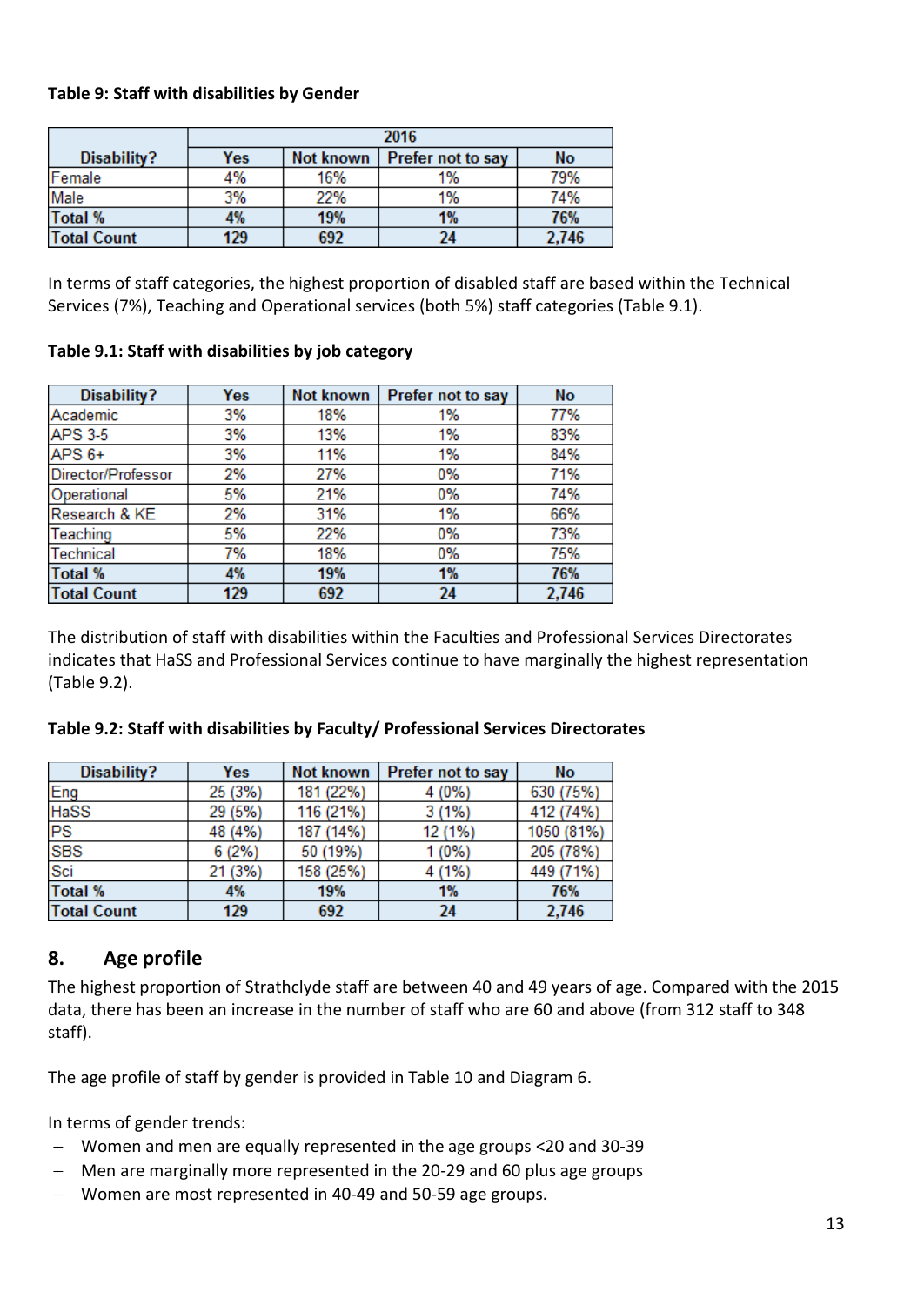## **Table 10: Staff by age and gender**

| <b>Age Group</b> | Female | F%   | <b>Male</b> | $M\%$ | <b>Total</b> | %    |
|------------------|--------|------|-------------|-------|--------------|------|
| $20$             | 17     | 1%   | 12          | 1%    | 29           | 1%   |
| $20 - 29$        | 195    | 11%  | 210         | 12%   | 405          | 11%  |
| $30 - 39$        | 461    | 26%  | 470         | 26%   | 931          | 26%  |
| 40-49            | 517    | 29%  | 474         | 26%   | 991          | 28%  |
| $50 - 59$        | 462    | 26%  | 425         | 24%   | 887          | 25%  |
| $60+$            | 148    | 8%   | 200         | 11%   | 348          | 10%  |
| Total            | 1800   | 100% | 1791        | 100%  | 3591         | 100% |

## **Diagram 6: Staff by age and gender**



## <span id="page-13-0"></span>**9. Promotions**

The definition of 'promotions' in the context of this report is any staff member who has moved up at least a grade, be it within an existing appointment or by moving from one appointment to another.

A summary of staff promotions during the period 1 November 2015 to 31 October 2016 by gender, ethnicity and disability is presented in Table 11. An equal proportion of female and male staff were promoted.

This differs from the 2015 data, which indicated that 51% of staff promoted were female and 49% male.

10% of promotions were BME staff, which is a decrease of one percentage point from the 2016 report. 3% of the staff promoted had declared disabilities. The actual number of disabled staff promoted is small, however, making meaningful analysis of this change difficult.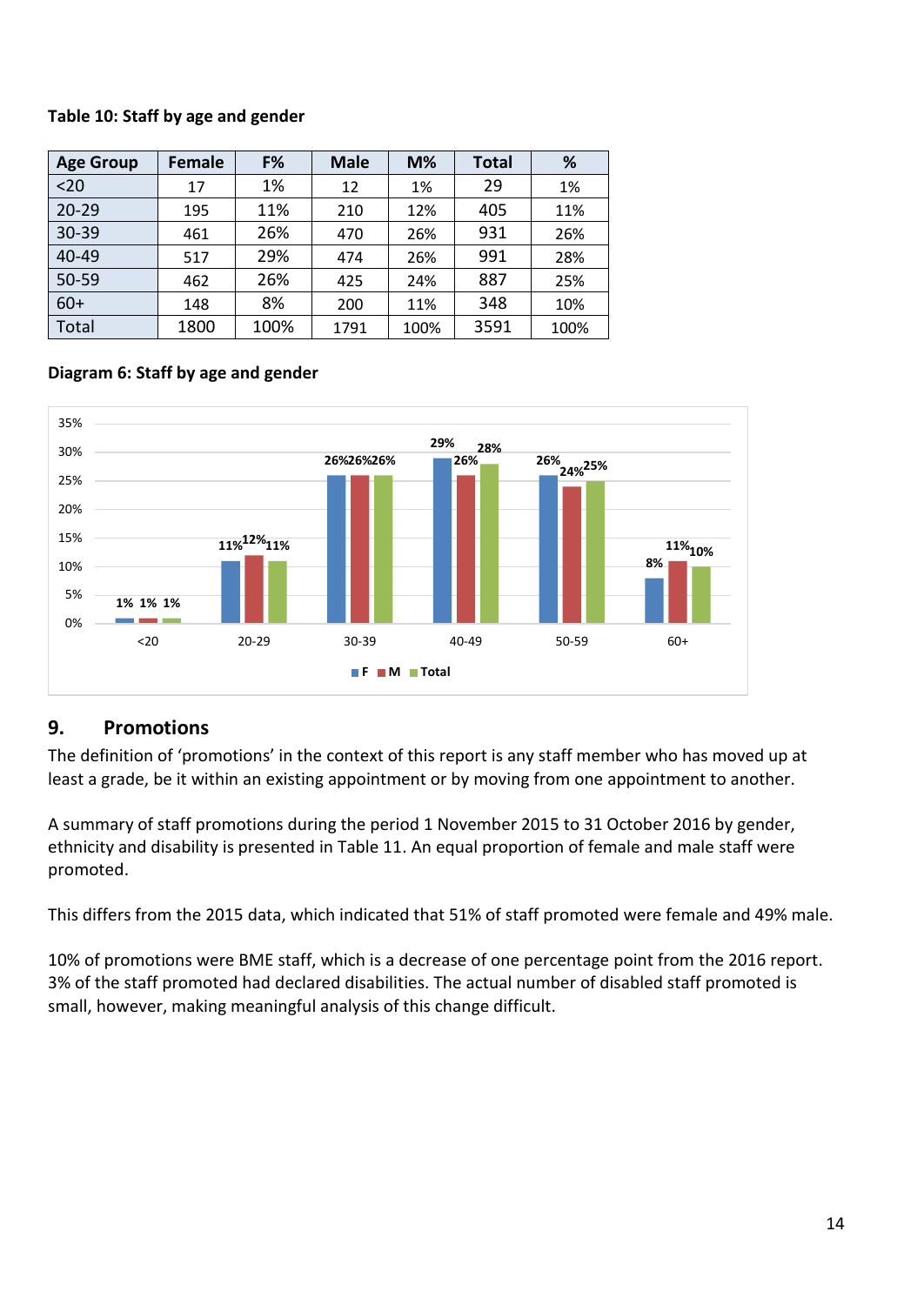### **Table 11: An overview of promotions**

|              | Count | %    |
|--------------|-------|------|
| Female       | 108   | 50%  |
| Male         | 108   | 50%  |
| <b>Total</b> | 216   | 100% |
|              |       |      |
| <b>BME</b>   | 21    | 10%  |
| Disability   | հ     | 3%   |

The breakdown for staff promotions by gender and staff category is provided in Table 12. The highest numbers of promotions occurred within the APS 6+ staff category (21%) and the Academic and APS 3-5 staff categories (19% respectively).

The highest percentage of female promotions were in the APS 3-5 and 6+ categories, whereas the highest percentage of male promotions were in the Academic, Research/Knowledge Exchange and Technical categories.

APS6+ and Research/KE have seen 9% and 7% increases respectively, in female (versus male) promotions between 2015 and 2016.

|                    | <b>Female</b> | F%     | <b>Male</b> | $M\%$ | <b>Total</b> | T%   |
|--------------------|---------------|--------|-------------|-------|--------------|------|
| Academic           | 13            | 12%    | 28          | 26%   | 41           | 19%  |
| APS 3-5            | 34            | 32%    | 6           | 6%    | 40           | 19%  |
| APS $6+$           | 34            | 32%    | 11          | 10%   | 45           | 21%  |
| Director/Professor | $\ast$        | $\ast$ | 9           | 8%    | 9            | 4%   |
| Operational        | $\ast$        | $\ast$ | 7           | 6%    | 7            | 3%   |
| Research & KE      | 13            | 12%    | 24          | 22%   | 37           | 17%  |
| Teaching           | 7             | 7%     | 5           | 5%    | 12           | 6%   |
| Technical          | 5             | 5%     | 18          | 17%   | 23           | 11%  |
| Total              | 106           | 100%   | 108         | 100%  | 214          | 100% |

**Table 12: Staff promotions by Gender, Job category and Faulty/ Professional Service Directorates (\* denotes value <5)**

## <span id="page-14-0"></span>**10. Part time staff profile**

There are 826 part-time staff at the University making up 23% of all staff.

The gender profile indicates that the vast majority of part-time staff are female (75% - two percent down from 2016) compared with male staff (25% - two percent up from 2016). Of those staff who have disclosed their protected characteristics, 3% (one percent down from 2016) of part time staff are from a BME background and 4% (one percent up from 2016) of part time staff have a declared disability (Table 13).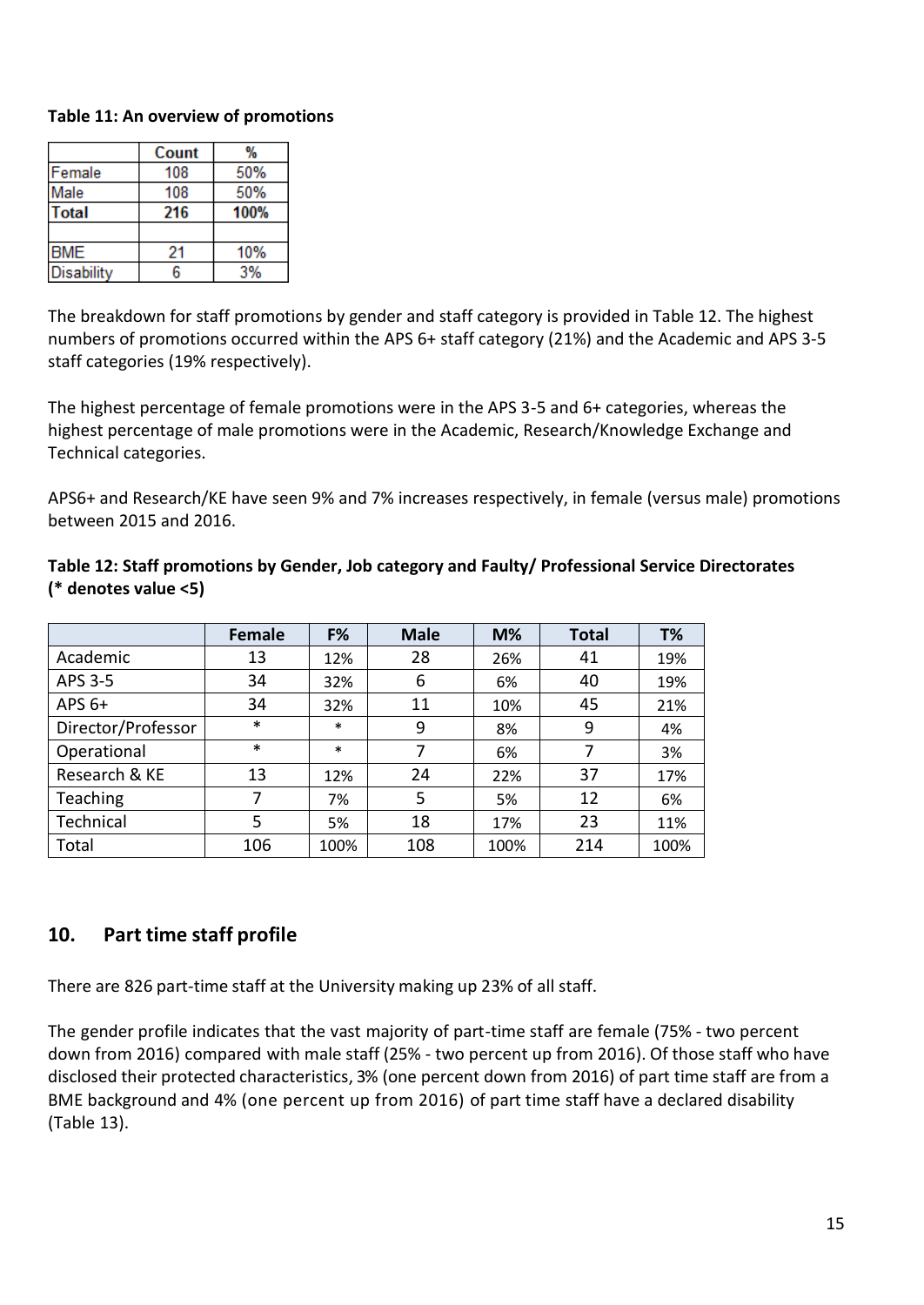## **Table 13: Part time staff diversity profile**

|                   | <b>Part-time staff</b> |
|-------------------|------------------------|
| Female            | 623 (75%)              |
| Male              | 203 (25%)              |
| <b>Total</b>      | 826 (100%)             |
|                   |                        |
| <b>BME</b>        | 27 (3%)                |
| <b>Disability</b> | 39 (5%)                |

Part-time female staff are highly represented within the Operational Services, APS 3-5 and APS 6+ staff categories (Diagram 7). There is a bias towards women within the part time staffing complement within the Teaching, Research/ Knowledge Exchange and Academic staff categories. However, a significant majority of men hold Director/ Professorial roles on a part-time basis.



**Diagram 7: Part time staff by gender and job category**

The age profile for all part-time staff indicates a high concentration of females in all age groups other than under 20 years (Diagram 8). With the exception of the 60+ category (in 2016 there was an even split) the representation is similar to that reported in the 2016 report.

The highest concentration of part-time female staff is within the age band 40-49, whereas the highest number of part-time male staff are over 60.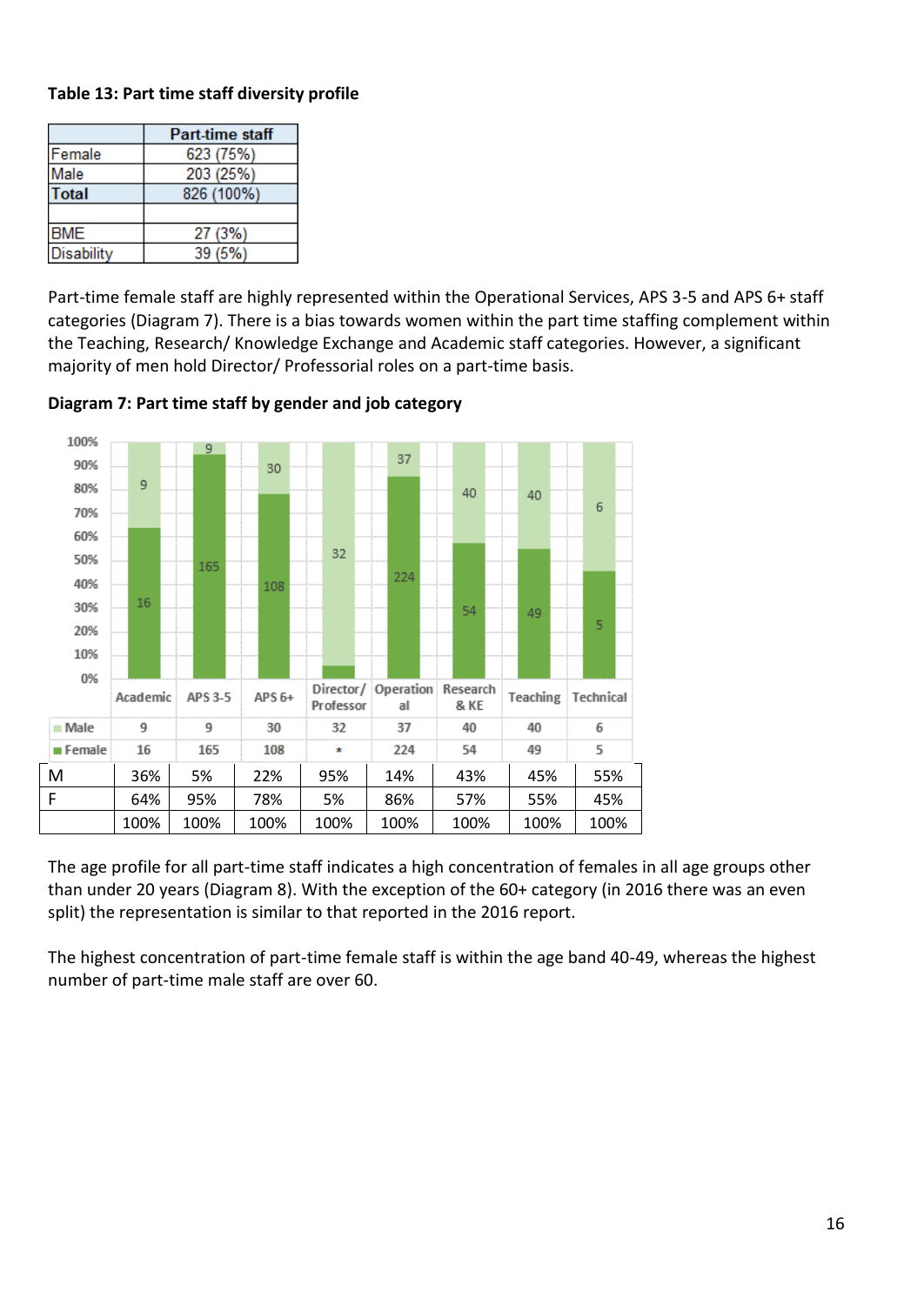### **Diagram 8: Part time staff by gender and age**



## <span id="page-16-0"></span>**11. New staff applications and appointments**

Between 1 November 2015 and 31 October 2016 the University received 13063 (up 8% from 2014-2015) applications for 700 posts (Table 14).

Equal numbers of applications (49% respectively) were received from women and men. The gender status of the remaining applicants was 'not known' or 'prefer not to say'.

23% of the applicants were BME (a decrease of one percent from 2016 but still higher than the 21% highlighted in the 2015 report) and 4% of applicants disclosed a disability (a decrease of one percent from 2016 but still higher than the 3.5% highlighted in the 2015 report).

In terms of disclosure rates, 98% of all applicants disclosed their gender at the application stage.

With respect to appointments, more men than women were appointed (54% male, 46% female). This rate is slightly lower than the percentage of successful female applicants (47%) in the 2016 report.

Female applications and appointments each decreased by 1% compared with 2016.

The percentage of applications from BME applicants increased by 3%, whilst overall BME appointments stayed static at a rounded 9%. Overall, there has been an increase of 841 BME applications when compared with BME applications reported in 2016. There have been two additional BME appointments when compared with 2016. The University will continue to monitor the success rate of BME applicants.

3% of applicants declaring a disability or disabilities were successful in gaining employment at the University (one percent up from 2016). As with successful BME applicants, a significant percentage (38%) of applicants did not disclose their disability status.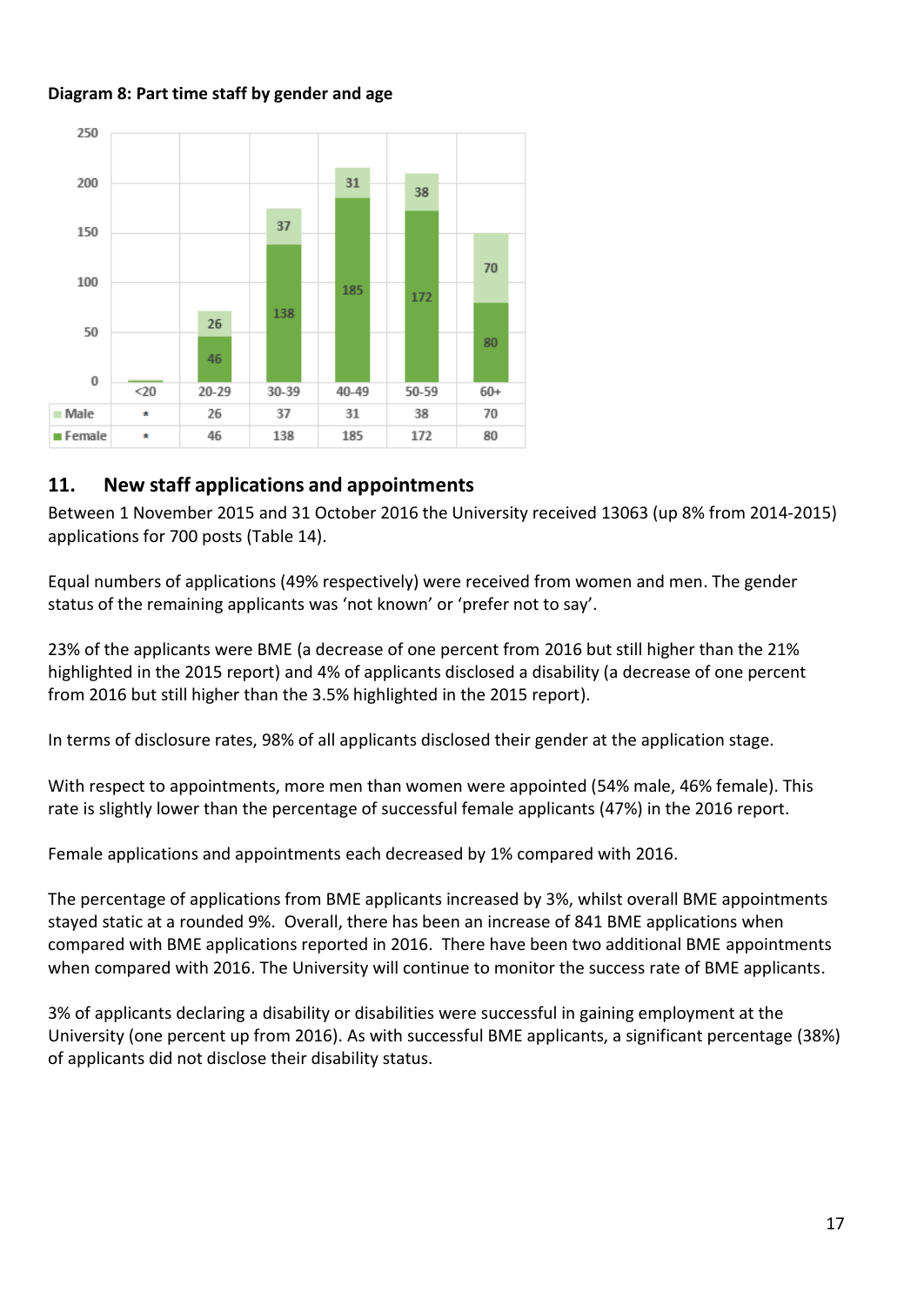### **Table 14: Applications and Appointments**

|                   | <b>Applications</b> | <b>Appointed</b> |
|-------------------|---------------------|------------------|
| Female            | 6,423 (49%)         | 325 (46%)        |
| Male              | 6,432 (49%)         | 375 (54%)        |
| Not known         | 96 (1%)             |                  |
| Prefer not to say | 112 (1%)            |                  |
| Total             | 13,063 (100%)       | 700 (100%)       |
|                   |                     |                  |
| <b>BME</b>        | 3,027 (23%)         | 65 (9%)          |
| Not known         | 159 (1%)            | 218 (31%)        |
| Prefer not to say | 374 (3%)            | 10 (1%)          |
| Disability        | 515 (4%)            | 22 (3%)          |
| Not known         | $0(0\%)$            | 266 (38%)        |
| Prefer not to say | 1394 (11%)          | 3 (0%)           |

## <span id="page-17-0"></span>**11.1 Appointments**

Diagram 9 provides an overview of all appointments made. The highest percentage of appointments made were in the Research and Knowledge Exchange staff categories. (37% - similar to 2016 report).

### **Diagram 9: Appointments by job categories**



Table 15 provides a distribution of appointments in Faculty/ Professional Services Directorates by gender. A high proportion of male candidates were appointed in the Faculties of Engineering, SBS and Science whereas more female candidates were appointed within HaSS and the Professional Services Directorates.

74 females were appointed within HaSS this year, compared with 64 last year. Within SBS, 13 females were appointed this year, compared to 16 last year, this representing a decrease of 20% in female (versus male) appointments based on a relatively small number of appointments. Engineering and Science have seen small increases in their ratios of female appointments.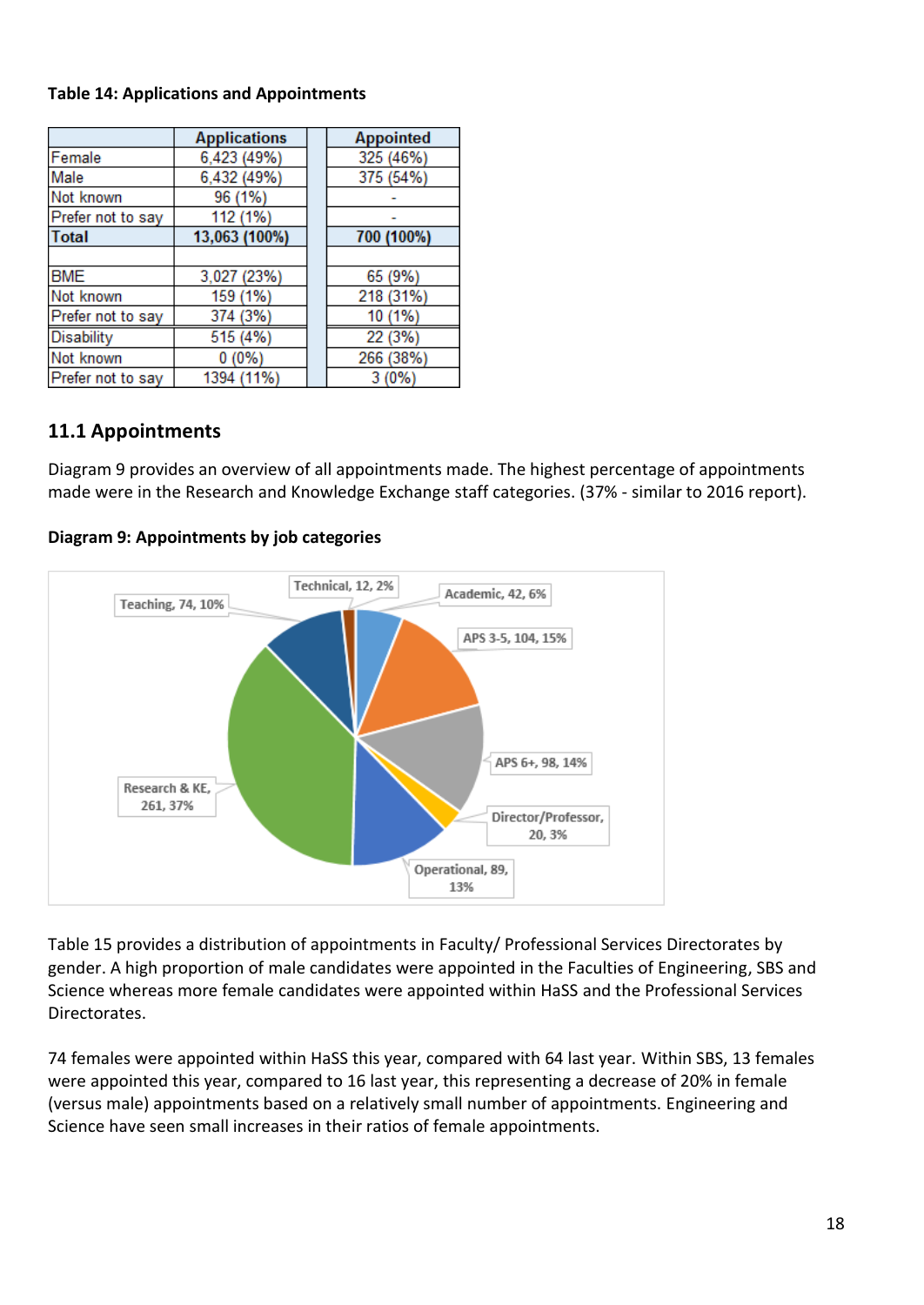|                    | Female    | <b>Male</b> |           |
|--------------------|-----------|-------------|-----------|
| Eng                | 51 (27%)  | 140 (73%)   | 191 (27%) |
| <b>HaSS</b>        | 74 (61%)  | 48 (39%)    | 122 (17%) |
| <b>PS</b>          | 139 (59%) | 98 (41%)    | 237 (34%) |
| <b>SBS</b>         | 13 (35%)  | 24 (65%)    | 37 (5%)   |
| Sci                | 48 (42%)  | 65 (58%)    | 113 (16%) |
| <b>Total Count</b> | 325       | 375         | 700       |
| <b>Total %</b>     | 46%       | 54%         | 100%      |

## **Table 15: Appointments by gender and Faculty/ Professional Services directorates**

## <span id="page-18-0"></span>**11.2 Appointments by ethnicity**

In terms of ethnicity, the highest percentage of BME candidates appointed were within the Academic, Research and Knowledge Exchange staff categories. The numbers of BME staff appointed in other staff categories are too small to provide any meaningful interpretation (Table 16).

|                    | <b>BME</b> | Not known | Prefer not to say | <b>White</b> | Total |
|--------------------|------------|-----------|-------------------|--------------|-------|
| Academic           | 14%        | 26%       | 2%                | 57%          | 6%    |
| <b>APS 3-5</b>     | 3%         | 29%       | 1%                | 67%          | 15%   |
| APS <sub>6+</sub>  | 5%         | 15%       | 0%                | 80%          | 14%   |
| Director/Professor | 5%         | 50%       | 0%                | 45%          | 3%    |
| Operational        | 2%         | 18%       | 2%                | 78%          | 13%   |
| Research & KE      | 16%        | 38%       | 2%                | 44%          | 37%   |
| Teaching           | 8%         | 46%       | 0%                | 46%          | 11%   |
| Technical          | 0%         | 33%       | 0%                | 67%          | 2%    |
| <b>Total %</b>     | 9%         | 31%       | 1%                | 58%          | 100%  |
| <b>Total Count</b> | 65         | 218       | 10                | 407          | 700   |

### **Table 16: Appointments by ethnicity and job category**

The highest percentage of BME applicants were appointed within the Faculties of Engineering, Science and the Business School (Table 16.1).

BME staff appointments increased by 7% in SBS and 3% in Engineering (and 2% in Science) BME staff appointments decreased 2% for each of HaSS and PS since the 2016 report.

| Table 16.1: Appointments by ethnicity and Faculty/ Professional Services directorates |  |
|---------------------------------------------------------------------------------------|--|
|                                                                                       |  |

|                    | <b>BME</b> | Not known | Prefer not to say | <b>White</b> | <b>Total</b> |
|--------------------|------------|-----------|-------------------|--------------|--------------|
| Eng                | 17%        | 34%       | 2%                | 48%          | 27%          |
| <b>HaSS</b>        | 4%         | 28%       | 1%                | 67%          | 17%          |
| PS                 | 3%         | 28%       | 1%                | 68%          | 34%          |
| <b>SBS</b>         | 14%        | 24%       | 3%                | 59%          | 5%           |
| Sci                | 14%        | 40%       | 2%                | 44%          | 16%          |
| <b>Total %</b>     | 9%         | 31%       | 1%                | 58%          | 100%         |
| <b>Total Count</b> | 65         | 218       | 10                | 407          | 700          |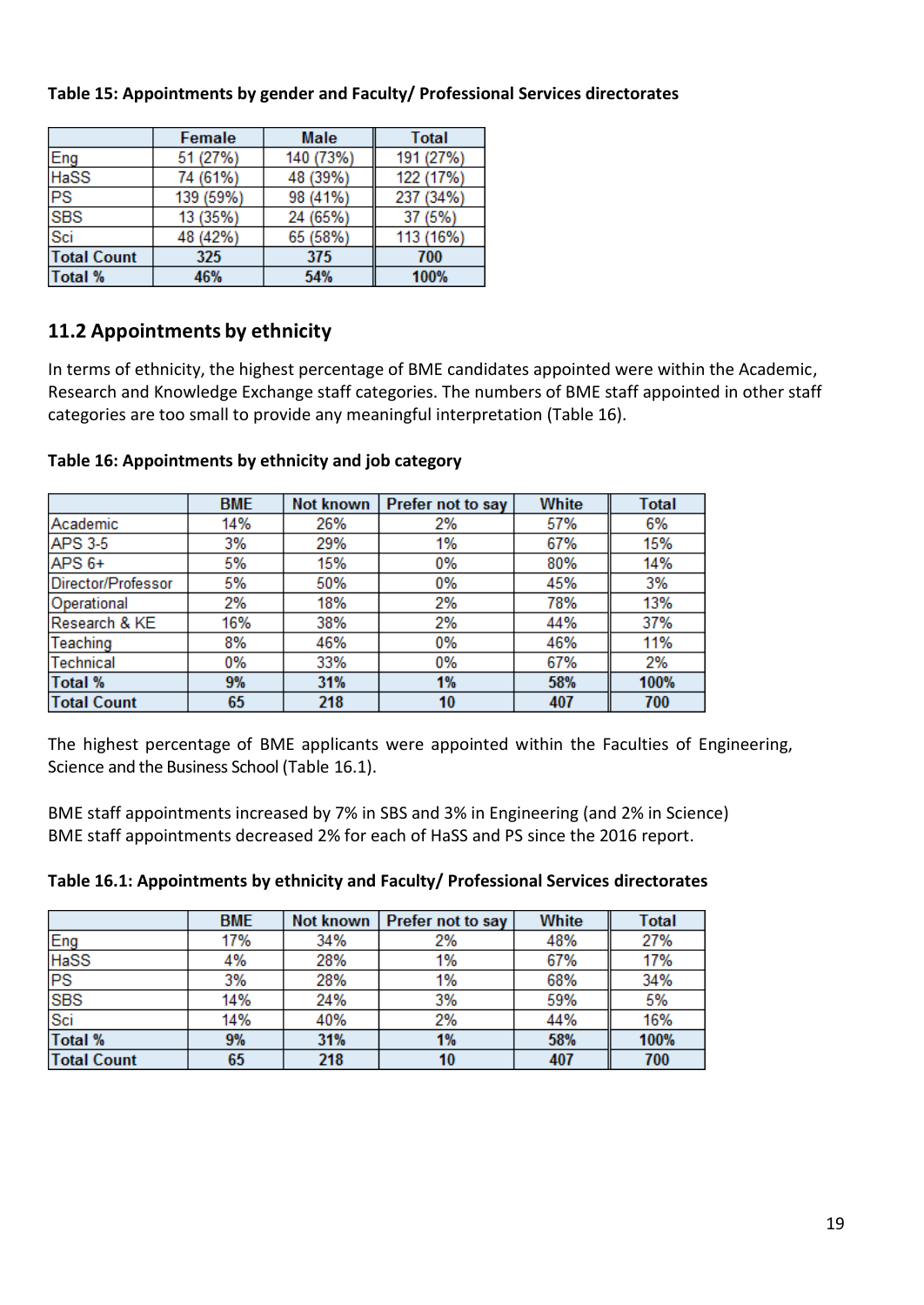## <span id="page-19-0"></span>**11.3 Appointments by disability**

Tables 17 and 17.1 provide information on the appointment of staff with declared disabilities.

The 22 successful disabled applicants were appointed in SBS, Science and in Professional Services.

- Overall Disability appointments have increased from 2% of appointees last year to 3% this year (rounded).
- Disability appointments have increased by 5% in SBS but have dropped 3% in HaSS (although figures for declared disabilities are low, impacting upon statistical significance).
- Disability appointments decreased by 6% for the Academic category but increased by 17% for Technical (subject to the same caveat as above).

### **Table 17: Appointments by disability and Faculty/ Professional Services directorates**

| Disability?        | <b>Yes</b> | Not known | Prefer not to say | No  | <b>Total</b> |
|--------------------|------------|-----------|-------------------|-----|--------------|
| Eng                | 2%         | 40%       | 0%                | 58% | 27%          |
| <b>HaSS</b>        | 2%         | 38%       | 0%                | 60% | 17%          |
| PS                 | 4%         | 35%       | 0%                | 62% | 34%          |
| <b>SBS</b>         | 5%         | 30%       | 0%                | 65% | 5%           |
| Sci                | 4%         | 45%       | 3%                | 49% | 16%          |
| <b>Total %</b>     | 3%         | 38%       | 0%                | 58% | 100%         |
| <b>Total Count</b> | 22         | 266       |                   | 409 | 700          |

### **Table 17.1: Appointments by disability and job category**

| Disability?        | Yes | Not known | Prefer not to say | <b>No</b> | <b>Total</b> |
|--------------------|-----|-----------|-------------------|-----------|--------------|
| Academic           | 2%  | 31%       | 0%                | 67%       | 6%           |
| <b>APS 3-5</b>     | 5%  | 38%       | 0%                | 57%       | 15%          |
| $APS6+$            | 0%  | 20%       | 0%                | 80%       | 14%          |
| Director/Professor | 0%  | 55%       | $0\%$             | 45%       | 3%           |
| Operational        | 6%  | 25%       | $0\%$             | 70%       | 13%          |
| Research & KE      | 3%  | 45%       | 1%                | 51%       | 37%          |
| Teaching           | 3%  | 53%       | 0%                | 45%       | 11%          |
| Technical          | 17% | 25%       | 0%                | 58%       | 2%           |
| <b>Total %</b>     | 3%  | 38%       | 0%                | 58%       | 100%         |
| <b>Total Count</b> | 22  | 266       | 3                 | 409       | 700          |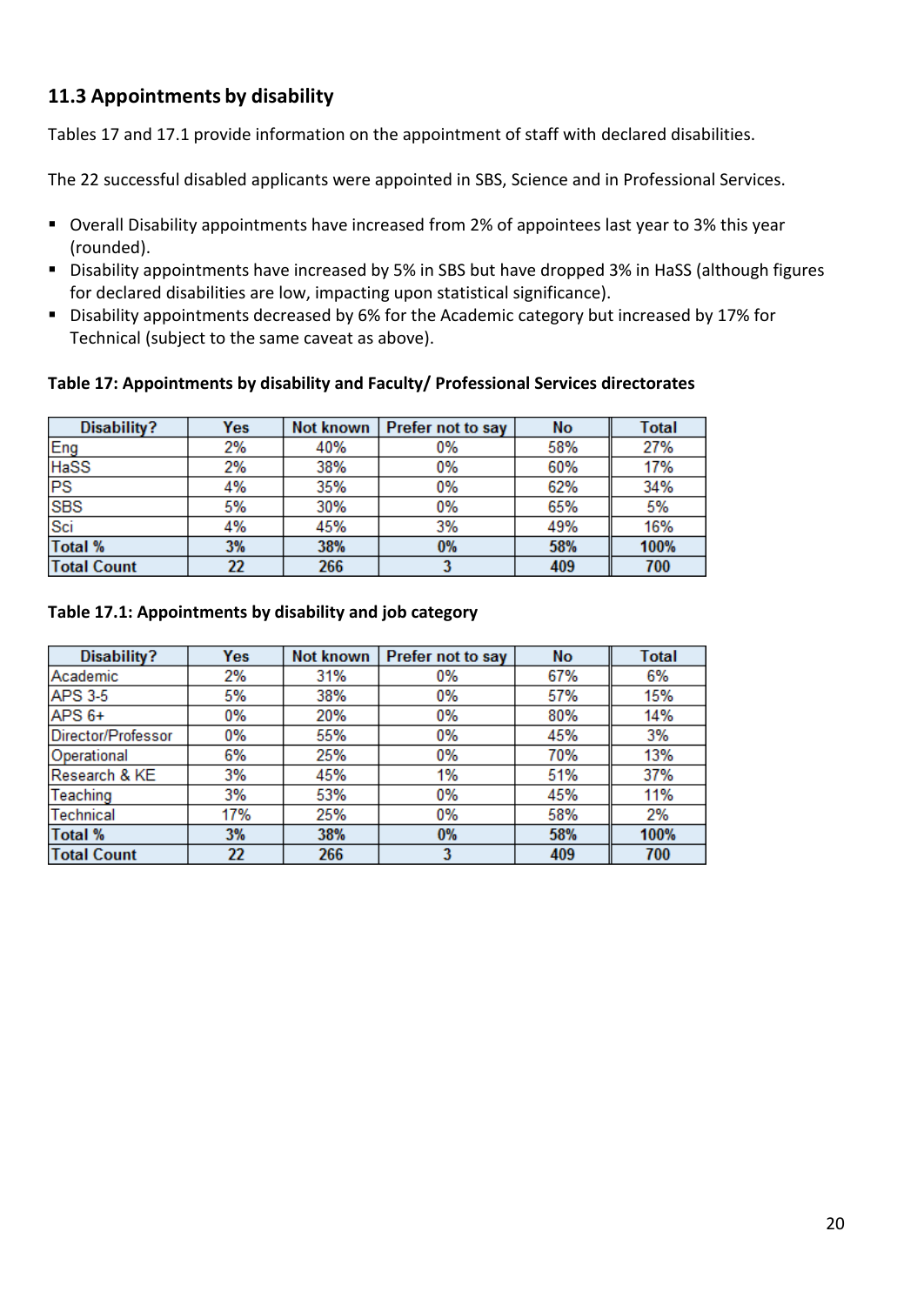## **12. Staff Leavers**

Table 18 provides information on staff leavers. Between November 2015 and October 2016, 540 staff left the University (a decrease from 583 in the previous year). 52% of leavers were male and 48% female. 13% were BME staff (one percent increase from 2016) and 3% were staff with disabilities (the same as the 2015 and 2016 reports).

|                   | Leavers    |
|-------------------|------------|
| Female            | 258 (48%)  |
| Male              | 282 (52%)  |
| <b>Total</b>      | 540 (100%) |
|                   |            |
| <b>BME</b>        | 68 (13%)   |
| <b>Disability</b> | 14 (3%)    |
|                   |            |

### **Table 18: Overview of staff leavers by protected characteristics**

The highest numbers of staff leavers were based in the Research/Knowledge Exchange, Operational and APS staff categories (Diagram 10).

The highest numbers of female leavers were based in the APS, Research/KE and Operational Services staff categories. The highest numbers of male leavers were within Research/Knowledge Exchange.



### **Diagram 10: Leavers by gender and job category**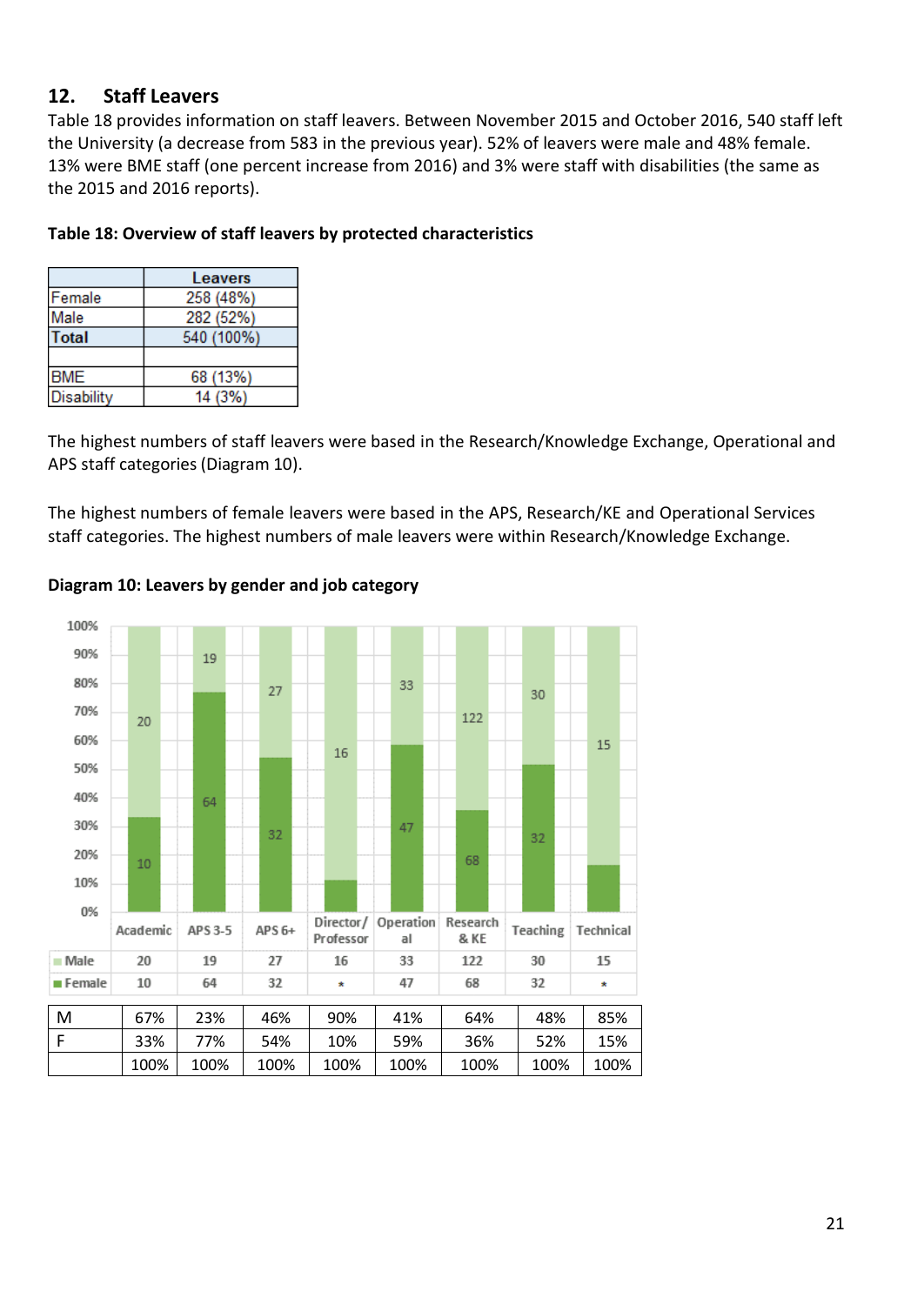The reasons for staff leaving the University are presented in Diagram 10A. The majority of leavers left as a result of their fixed term contract coming to an end or due to resignation. The 'other' category covers reasons such as death in-service, mutually agreed exit and Ill-health retirement.



**Diagram 10A: Leaving reasons by gender**

Diagram 11 provides a breakdown of staff leavers by ethnicity. The majority of BME leavers were employed within the Research/Knowledge Exchange staff category, which has the highest percentage of fixed term contracts. The number of Teaching category leavers has increased from the previous year. 48% (30 leavers) have disclosed their ethnic heritage as white. However, there is a significant increase (45% compared with 10% last year) in the proportion of leavers whose ethnic status remains unknown.



### **Diagram 11: Leavers by ethnicity**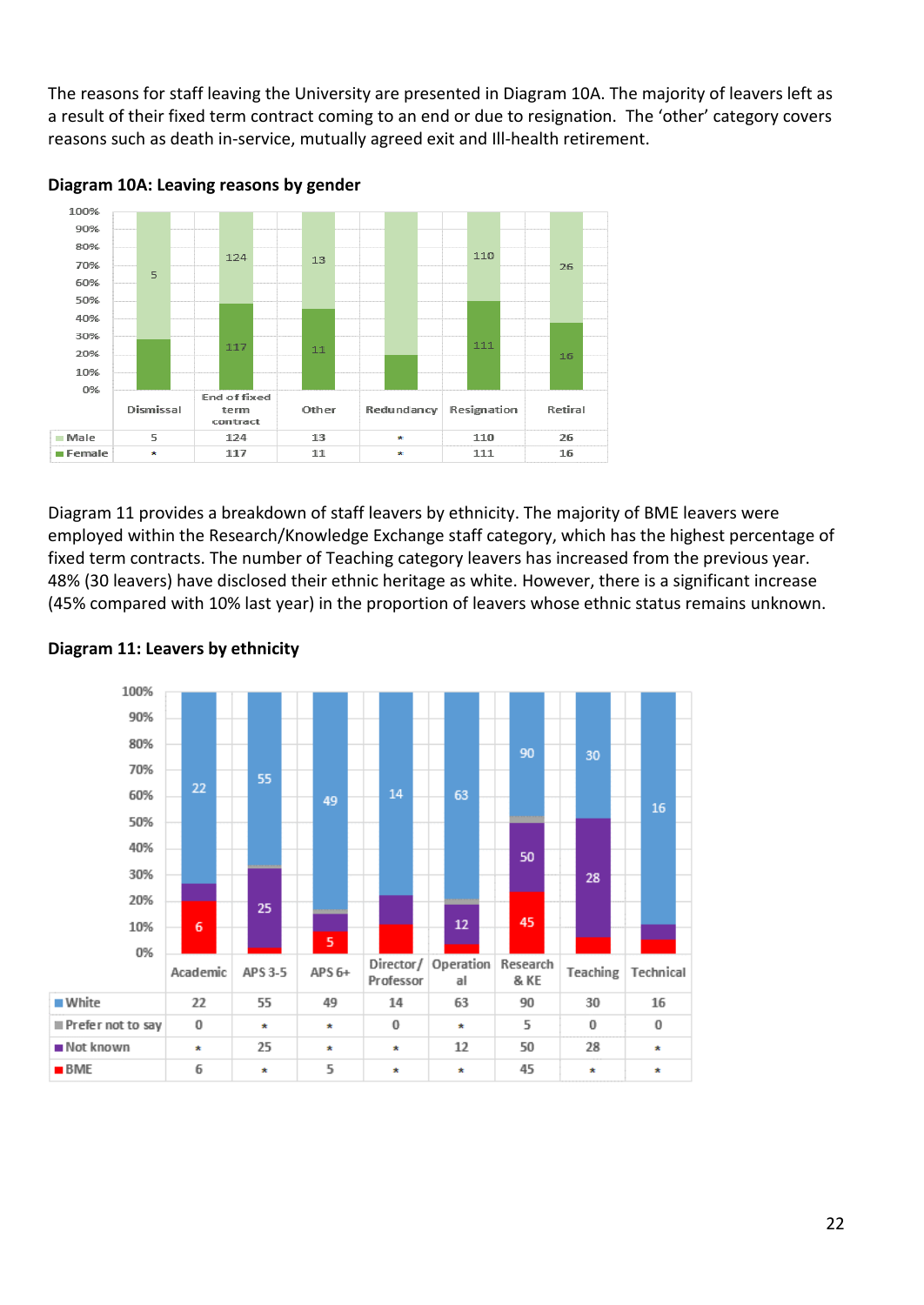The reasons for staff leaving, analysed by ethnicity, are presented in Diagram 11A. The majority of leavers left as a result of their fixed term contract coming to an end or due to resignation.





Diagram 12 provides information on staff leavers with disability. The numbers of staff are too small to make any meaningful interpretation.



### **Diagram 12: Leavers by disability**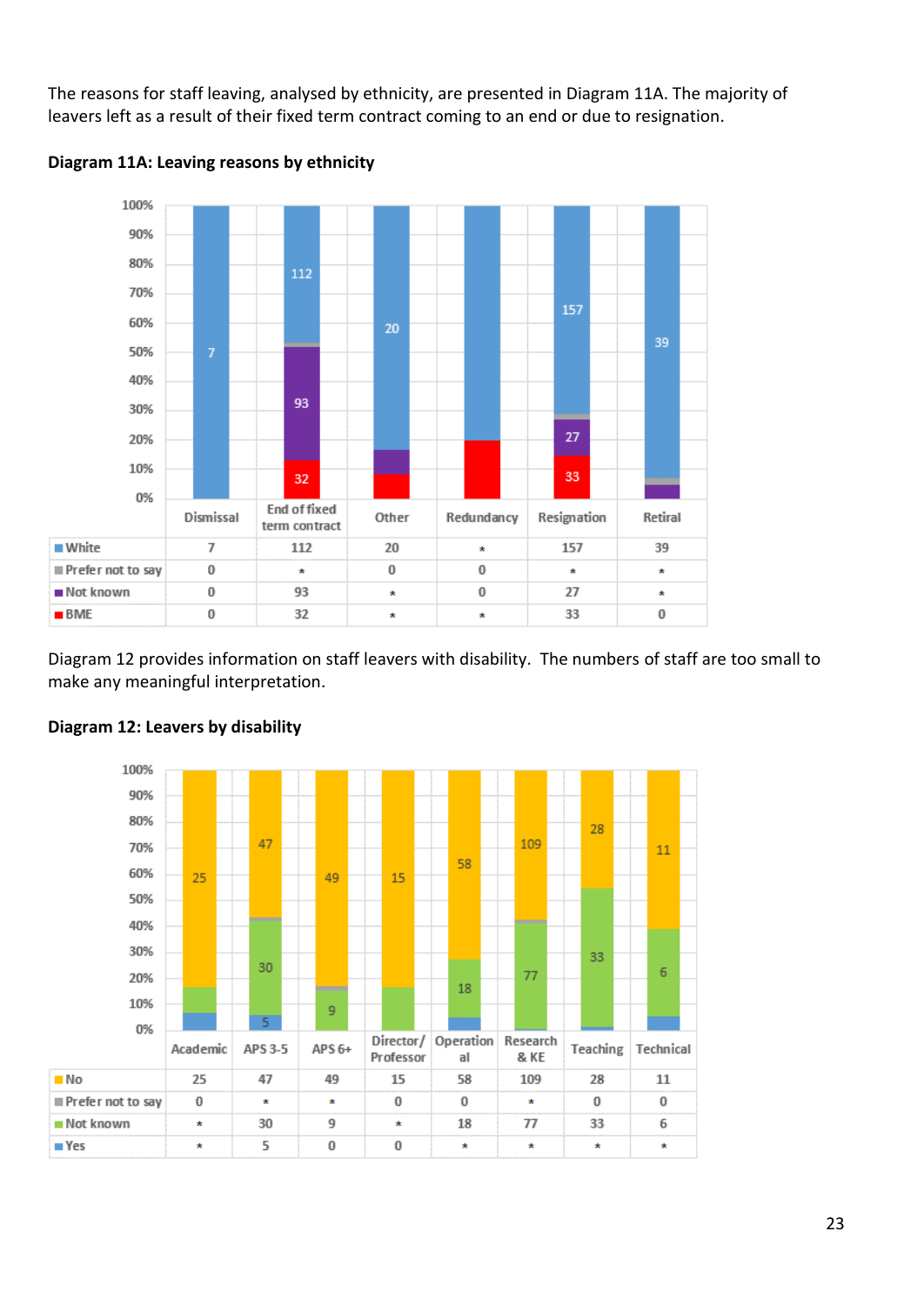The reasons for staff with disabilities leaving the University are presented in Diagram 12A.





## <span id="page-23-0"></span>**13. Staff Development**

 $\overline{a}$ 

During the year the University provided 424 centrally facilitated staff development courses. This is an increase of 13% staff development programmes (57 courses) from the previous report.

The staff development sessions are provided by different teams<sup>2</sup>.

Table 19 provides an overview of participation rates (based on multiple attendance by individual staff) by protected characteristic. As has been the case in previous years, a higher proportion of female staff (57%) participated in development programmes compared with male staff (43%). The corresponding participation rates for female and male staff in 2016 were 60% and 40% respectively. 7% of participants were BME staff and 3% were staff with declared disabilities.

<sup>&</sup>lt;sup>2</sup> Development and Innovation, Disability Service, Equality and Diversity Office, Information strategy project, IT training, Learning Technology Enhancement, Organisational and Staff Development Unit, Researcher Development programme, Safety Services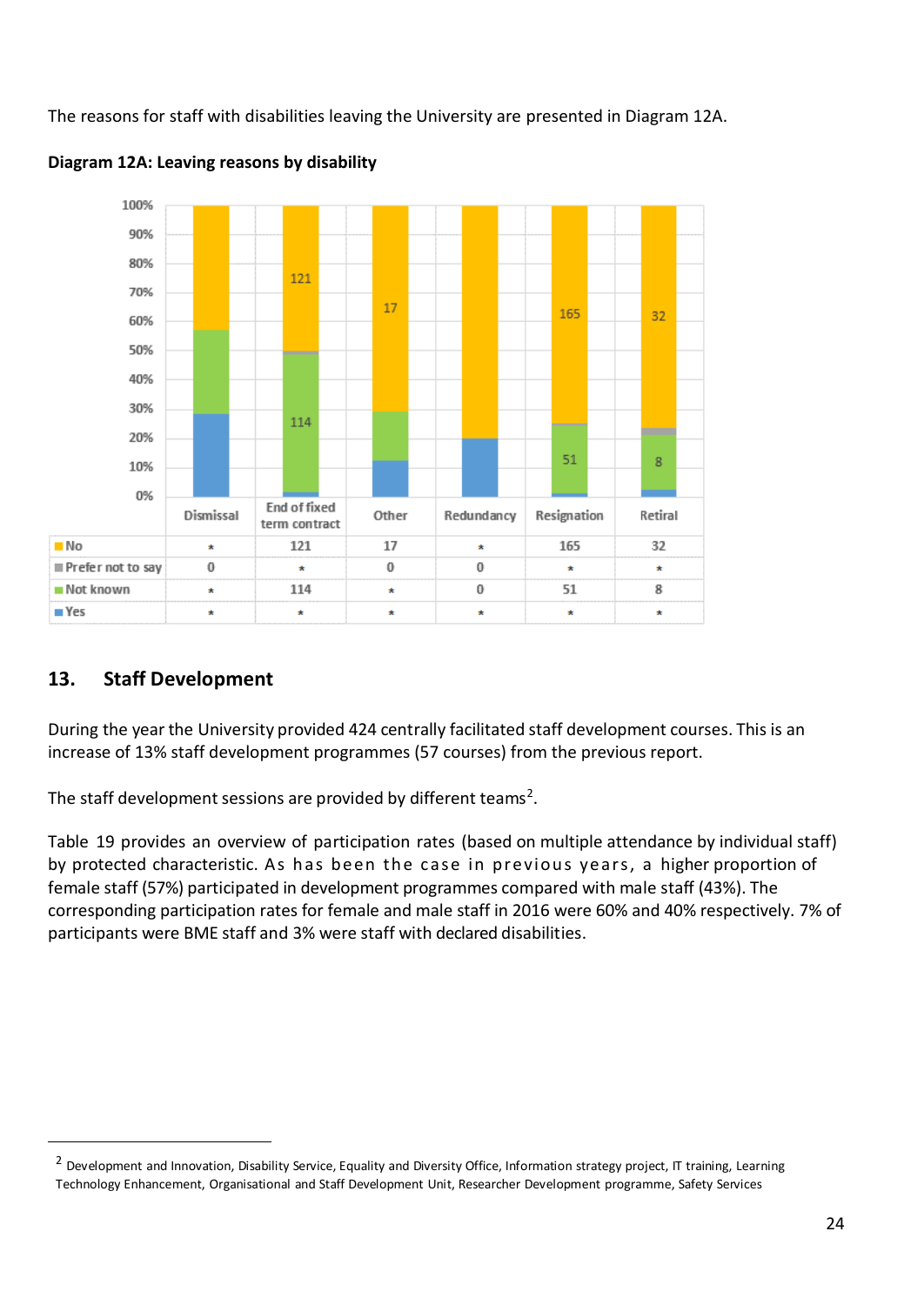### **Table 19: Participants by equality protected characteristics**

|                         | <b>Participants</b> |      | <b>University Population</b> |
|-------------------------|---------------------|------|------------------------------|
|                         | <b>Total</b>        | %    | %                            |
| Female                  | 6077                | 57%  | 50%                          |
| Male                    | 4652                | 43%  | 50%                          |
| Total                   | 10729               | 100% | 100%                         |
| <b>BME</b> staff        | 849                 | 7%   | 7%                           |
| Staff with disabilities | 352                 | 3%   | 4%                           |

Analysis by age profile confirms that there was greater participation by staff within the age ranges 30- 39, 40-49 and 50-59 (Table 20) which mirrors the distribution of all University staff within these age groups.

In terms of gender and age, more men aged 30-39 attended events whereas female staff participants were more or less equally split between the age ranges of 30-39 and 40-49.

|              | Female | %    | <b>Male</b> | %    | <b>Total</b> | %    | % Age profile of             |
|--------------|--------|------|-------------|------|--------------|------|------------------------------|
|              |        |      |             |      |              |      | <b>University Population</b> |
| $20$         | 53     | 1%   | 18          | 0%   | 72           | 1%   | 1%                           |
| 20-29        | 711    | 12%  | 552         | 12%  | 1298         | 12%  | 11%                          |
| 30-39        | 1771   | 29%  | 1632        | 35%  | 3448         | 32%  | 25%                          |
| 40-49        | 1889   | 31%  | 1357        | 29%  | 3251         | 30%  | 28%                          |
| 50-59        | 1337   | 22%  | 779         | 17%  | 2118         | 20%  | 26%                          |
| $60+$        | 316    | 5%   | 314         | 7%   | 630          | 6%   | 9%                           |
| <b>Total</b> | 6077   | 100% | 4652        | 100% | 10729        | 100% | 100%                         |

**Table 20: Participants by age diversity**

## <span id="page-24-0"></span>**14. Complaints/ Discipline/ Grievances**

Between November 2010 and October 2016 the University received and addressed 152 formal staff related complaints, grievances and disciplinary cases (Table 21).

61% were disciplinary cases; 18% grievances and 20% dignity and respect related complaints.

In 2016 there was a decrease of 19% (6) cases when compared with 2015. The number of formal cases remains low for an organisation of the size of Strathclyde.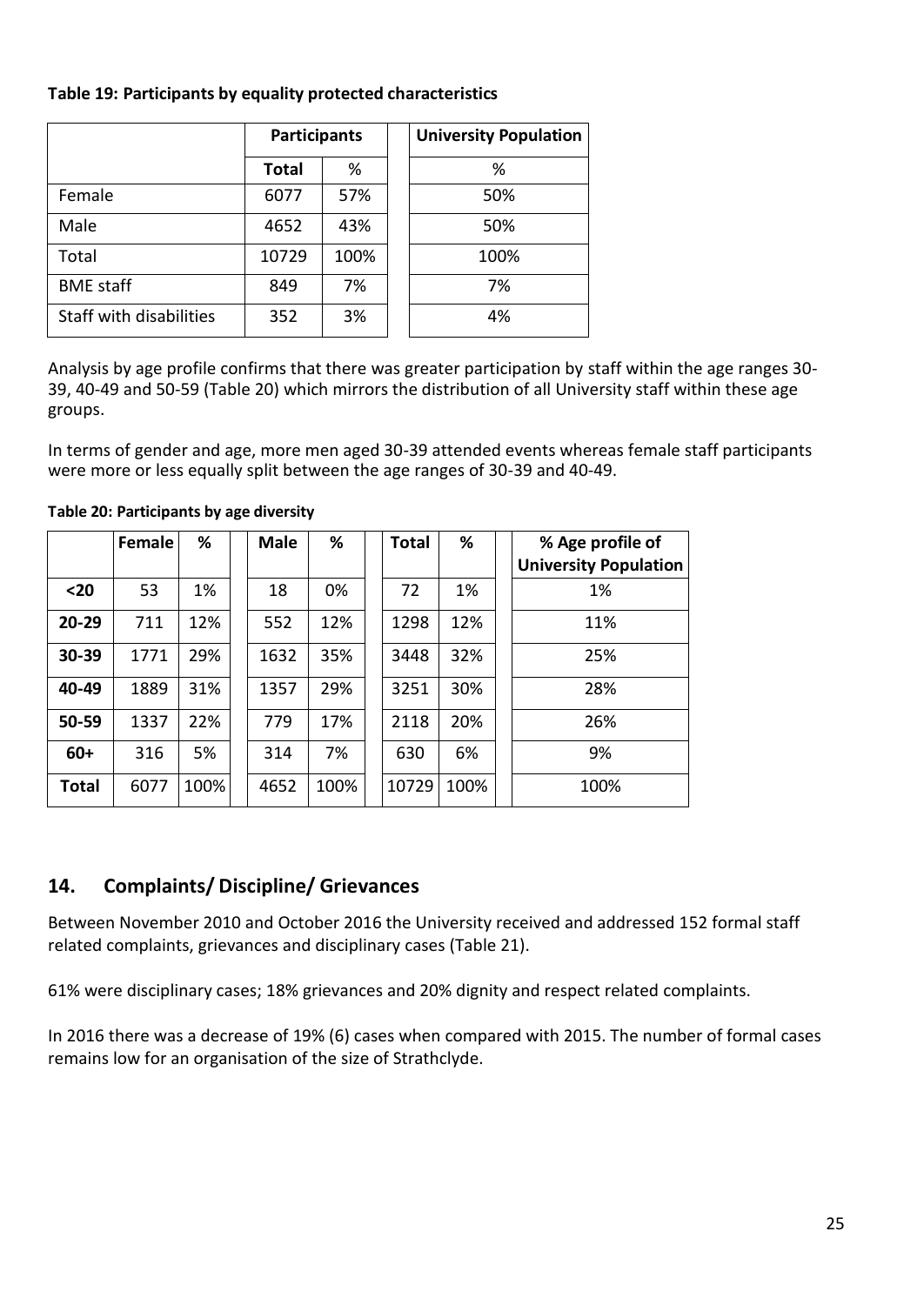|                           | 2010                     | 2011              | 2012           | 2013                                    | 2014                   | 2015         | 2016           |  | <b>Total</b> | %   |
|---------------------------|--------------------------|-------------------|----------------|-----------------------------------------|------------------------|--------------|----------------|--|--------------|-----|
| <b>Disciplinary cases</b> |                          |                   |                |                                         |                        |              |                |  |              |     |
| Female                    | $\mathbf{1}$             | 6                 | 6              | 5                                       | 4                      | 6            | $\overline{4}$ |  | 32           | 34% |
| Male                      | $\mathbf{1}$             | 15                | 8              | 7                                       | 4                      | 13           | 13             |  | 61           | 66% |
| Total                     | $\overline{2}$           | 21                | 14             | 12                                      | 8                      | 19           | 17             |  | 93           |     |
|                           |                          |                   |                |                                         |                        |              |                |  |              |     |
|                           |                          |                   |                |                                         | <b>Grievance cases</b> |              |                |  |              |     |
| Female                    | $\overline{\phantom{a}}$ | $\mathbf{1}$      | $\overline{2}$ | $\mathbf{1}$                            | $\Omega$               | 3            | $\overline{2}$ |  | 9            | 32% |
| Male                      | $\overline{\phantom{a}}$ | 4                 | 5              | $\overline{4}$                          | 3                      | $\mathbf{1}$ | $\overline{2}$ |  | 19           | 68% |
| Total                     | $\qquad \qquad$          | 5                 | $\overline{7}$ | 5                                       | 3                      | 4            | 4              |  | 28           |     |
|                           |                          |                   |                |                                         |                        |              |                |  |              |     |
|                           |                          |                   |                | <b>Dignity &amp; Respect Complaints</b> |                        |              |                |  |              |     |
| Female                    | $\overline{2}$           | 4                 | 1              | 2                                       | 2                      | 8            | $\overline{2}$ |  | 21           | 68% |
| Male                      | 1                        | $\qquad \qquad -$ | 1              | 1                                       | 3                      | 1            | 3              |  | 10           | 32% |
| Total                     | 3                        | 4                 | $\overline{2}$ | 3                                       | 5                      | 9            | 5              |  | 31           |     |
|                           |                          |                   |                |                                         |                        |              |                |  |              |     |
| <b>Grand Total</b>        | 5                        | 30                | 23             | 20                                      | 16                     | 32           | 26             |  | 152          |     |
|                           | 3%                       | 20%               | 15%            | 13%                                     | 11%                    | 21%          | 17%            |  | 100%         |     |

## **Table 21: Breakdown of formal staff related complaints, grievances and disciplinary cases**

## <span id="page-25-0"></span>**15. Staff information by new protected characteristics**

All staff are invited to provide information on their 'protected characteristics' on a voluntary basis. This section provides information on the disclosure rates for protected characteristics (Table 22). Comparison with the UK sector is provided. However, not all of the 164 Higher Education Institutions (HEIs) monitor the information on gender reassignment (100 HEIs do monitor), religion and belief (115 HEIs do monitor) and sexual orientation (119 HEIs do monitor).

At Strathclyde, information from staff on gender reassignment, religion and belief, sexual orientation, marital and civil partnership status was sought in September 2013 for the first time.

The disclosure rates for gender reassignment, religion and belief, sexual orientation, parental requirements, marital and civil partnerships have increased from 2015.

90% (down 2 percent from 2015) of all staff disclosed information on their ethnic heritage and 81% (same as 2015) of staff provided information on disability.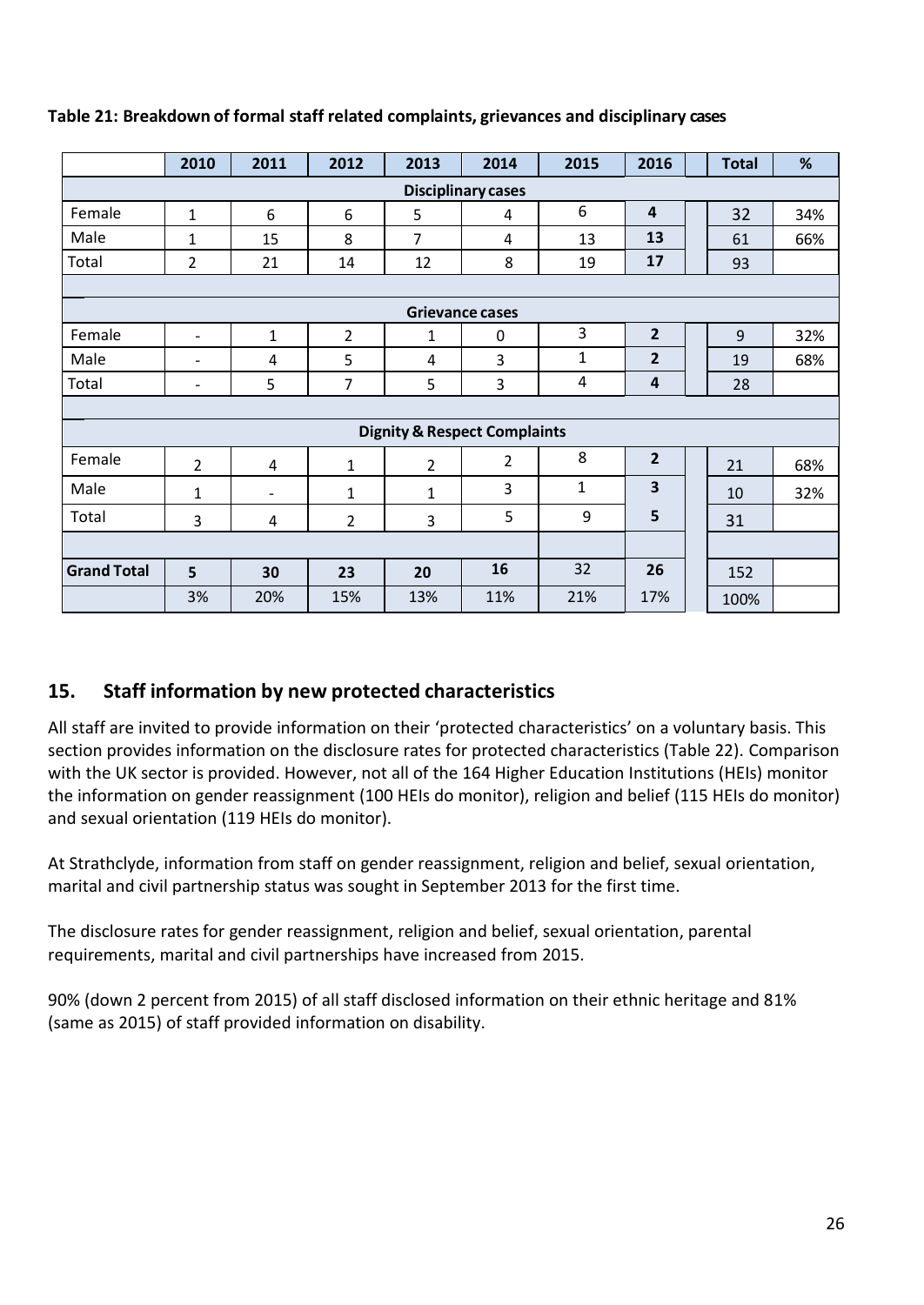## **Table 22: Disclosure by staff on their protected characteristics**

|                    |                  |                      |                  |                       | <b>Sector</b><br>disclosure |
|--------------------|------------------|----------------------|------------------|-----------------------|-----------------------------|
|                    |                  | Prefer not to        |                  | Strathclyde           | rate                        |
| 2016               | <b>Not Known</b> | Say                  | <b>Employees</b> | <b>Response Rate*</b> | comparison                  |
| Gender             | 0                | $\Omega$             | 3591             | 100%                  | 100%                        |
| <b>BME</b>         | 365              | 51                   | 3591             | 90%                   | 95%                         |
| Disability         | 692              | 24                   | 3591             | 81%                   | 94%                         |
| Sexual orientation | 1768             | 203                  | 3591             | 51%                   | 30%                         |
| Religion           | 1747             | 208                  | 3591             | 51%                   | 41%                         |
| Gender             |                  |                      |                  |                       |                             |
| reassignment       | 1768             | 48                   | 3591             | 51%                   | 41%                         |
| Marital/ Civil     |                  |                      |                  |                       |                             |
| partnership        | 895              | 114                  | 3591             | 75%                   |                             |
| Parental           | 2541             | 48                   | 3591             | 29%                   |                             |
|                    |                  | <b>Prefer not to</b> |                  |                       |                             |
| 2015               | <b>Not Known</b> | Say                  | <b>Employees</b> | Response Rate*        |                             |
| Gender             | $\overline{0}$   | $\Omega$             | 3429             | 100%                  |                             |
| <b>BME</b>         | 278              | 45                   | 3429             | 92%                   |                             |
| Disability         | 637              | 23                   | 3429             | 81%                   |                             |
| Sexual orientation | 1882             | 176                  | 3429             | 45%                   |                             |
| Religion           | 1853             | 175                  | 3429             | 46%                   |                             |
| Gender             |                  |                      |                  |                       |                             |
| reassignment       | 1876             | 38                   | 3429             | 45%                   |                             |
| Marital/ Civil     |                  |                      |                  |                       |                             |
| partnership        | 902              | 90                   | 3429             | 74%                   |                             |
| Parental           | 2550             | 30                   | 3429             | 26%                   |                             |

*\* 'Response Rate' includes everyone except 'Not Known'.* 

The disclosure rate for applicants is slightly lower in 2016 than the previous year (Table 22.1)

## **Table 22.1: Disclosure by applicants on their protected characteristics**

|            |                  | Prefer not to |                   |                |
|------------|------------------|---------------|-------------------|----------------|
| 2016       | <b>Not Known</b> | Say           | <b>Applicants</b> | Response Rate* |
| Gender     | 96               | 112           | 13063             | 99%            |
| <b>BME</b> | 159              | 374           | 13063             | 99%            |
| Disability | 0                | 1394          | 13063             | 100%           |
|            |                  | Prefer not to |                   |                |
| 2015       | <b>Not Known</b> | Say           | <b>Applicants</b> | Response Rate* |
| Gender     | 18               | 154           | 10972             | 100%           |
| <b>BME</b> | 45               | 411           | 10972             | 100%           |
|            |                  |               |                   |                |

*\* 'Response Rate' includes everyone except 'Not Known'.*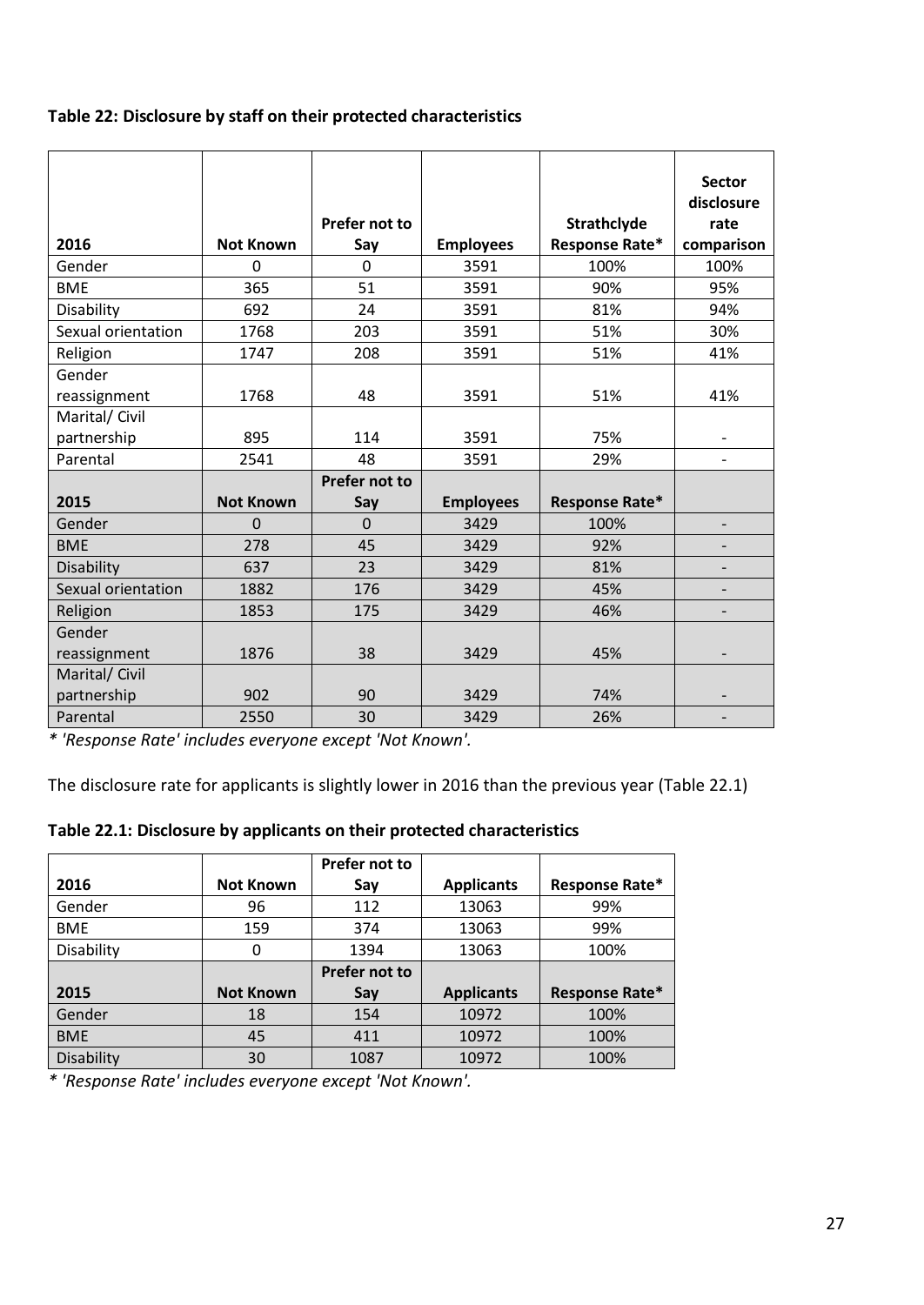The disclosure rate for ethnicity and disability status for appointments is proportionately lower in 2016 than the previous year (Table 22.2)

|            |                  | Prefer not to |                     |                |
|------------|------------------|---------------|---------------------|----------------|
| 2016       | <b>Not Known</b> | Say           | <b>Appointments</b> | Response Rate* |
| Gender     |                  | 0             | 700                 | 100%           |
| <b>BME</b> | 218              | 10            | 700                 | 69%            |
| Disability | 266              | 3             | 700                 | 62%            |
|            |                  |               |                     |                |
|            |                  | Prefer not to |                     |                |
| 2015       | <b>Not Known</b> | Say           | <b>Appointments</b> | Response Rate* |
| Gender     | $\Omega$         | 0             | 701                 | 100%           |
| <b>BME</b> | 199              | 10            | 701                 | 72%            |

**Table 22.2: Disclosure by Appointments on their protected characteristics**

*\* 'Response Rate' includes everyone except 'Not Known'.* 

Staff provided information on religion and belief (Table 23) as follows: 19% of staff described themselves as Christians (an increase of 2% from 2016). 23% stated 'no religion' (increase of 3% from 2016). 6% of staff declined to provide the information.

### **Table 23: Strathclyde staff profile by religion or belief**

| <b>Religion or Belief</b>           | Count   | Percentage |
|-------------------------------------|---------|------------|
| Any other religion, belief or faith | 25      | 1%         |
| <b>Buddhist</b>                     | 8       | 0%         |
| Christian                           | 667     | 19%        |
| <b>Hindu</b>                        | 22      | 1%         |
| Humanist                            | 21      | 1%         |
| Jewish                              | $\star$ | $\star$    |
| Muslim                              | 54      | 2%         |
| No religion                         | 817     | 23%        |
| Not known                           | 1747    | 49%        |
| Prefer not to say                   | 208     | 6%         |
| Sikh                                | $\star$ | $\star$    |
| Spiritual                           | 15      | 0%         |
| <b>Totals</b>                       | 3591    | 100%       |

In terms of disclosure of sexual orientation, 43% (an increase of 5% from 2016) of staff indicated that they are straight or heterosexual (Table 24). Lesbian, Gay and Bisexual (LGB) staff comprise 3% of all staff (an increase of 2% from 2016). 6% of staff preferred not to provide information.

#### **Table 24: Strathclyde staff profile by sexual orientation**

| <b>Sexual Orientation</b> | Count | Percentage |
|---------------------------|-------|------------|
| <b>Bisexual</b>           | 18    | 1%         |
| Gay man                   | 36    | 1%         |
| Gay woman/lesbian         | 22    | 1%         |
| Heterosexual              | 1531  | 43%        |
| Not known                 | 1768  | 49%        |
| Other                     | 13    | 0%         |
| Prefer not to say         | 203   | 6%         |
| <b>Totals</b>             | 3591  | 100%       |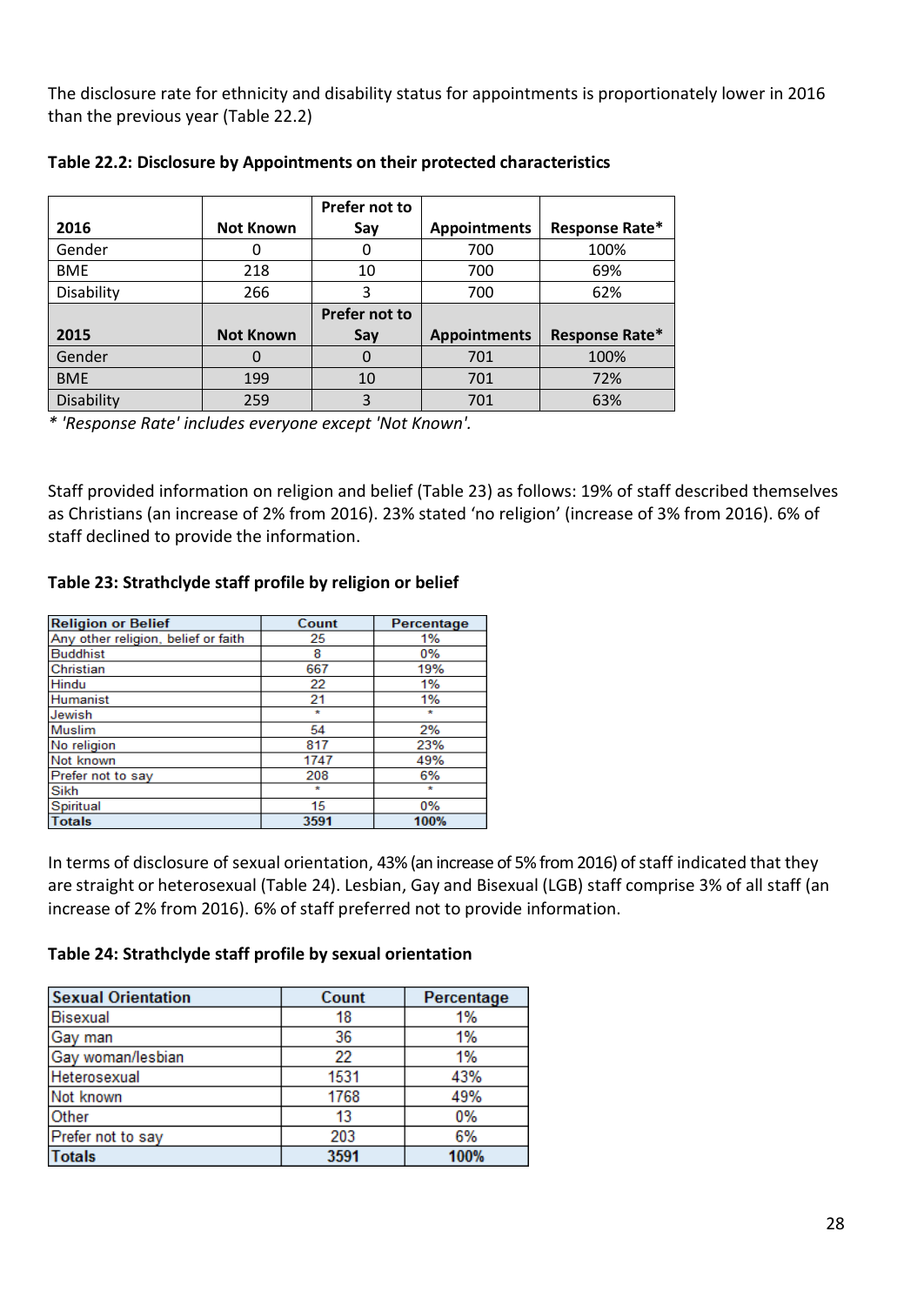For the third year running, staff have been asked to disclose information about their gender identity status. Staff are asked the question: *'Is your gender identity the same asthe gender you were originally assigned at birth?'*

Table 25 provides information on gender reassignment. There are 0.3% trans<sup>3</sup> staff (11 individuals). 1.3% refused to provide information. Whilst almost half of the total staffing population have not disclosed any information on this, there has been a 6% increase in disclosure levels since the 2016 report.

| <b>Gender Same as at Birth</b> | Count | Percentage |
|--------------------------------|-------|------------|
| No                             |       | $0\%$      |
| Not known                      | 1768  | 49%        |
| Prefer not to say              | 48    | 1%         |
| Yes                            | 1764  | 49%        |
| <b>Totals</b>                  | 3591  | 100%       |

### **Table 25: Strathclyde staff profile by gender reassignment**

75% of staff disclosed information on their relationship status (Table 26). The profile indicates that 40% of staff are married; 23% are single and 6% co-habiting. Only a small proportion preferred not to disclose their relationship status (3%).

### **Table 26: Strathclyde staff profile by relationship status**

| <b>Relationship Status</b> | Count | Percentage |
|----------------------------|-------|------------|
| <b>Civil Partner</b>       | 16    | 0%         |
| Co habiting                | 203   | 6%         |
| <b>Divorced</b>            | 55    | 2%         |
| Married                    | 1433  | 40%        |
| Not known                  | 895   | 25%        |
| Prefer not to say          | 114   | 3%         |
| Separated                  | 31    | 1%         |
| Single                     | 829   | 23%        |
| Widowed                    | 15    | 0%         |
| <b>Totals</b>              | 3591  | 100%       |

 $\overline{a}$ 

Table 27 provides a breakdown of information on parental requirements. 71% of staff have not provided information. Only a small number have refused to disclose information. The number of staff on parental leave or pregnant is too small to provide any meaningful interpretation. However, the University remains committed to meeting the diverse needs of all staff through application of policy and practice.

 $^3$  Transgender is an umbrella term for people whose gender identity and/ or gender expression differs from their birth sex. Transgender people may or may not alter their bodies hormonally and/or surgically. The term transgender should only be used as an adjective, for example, 'transgender people'.